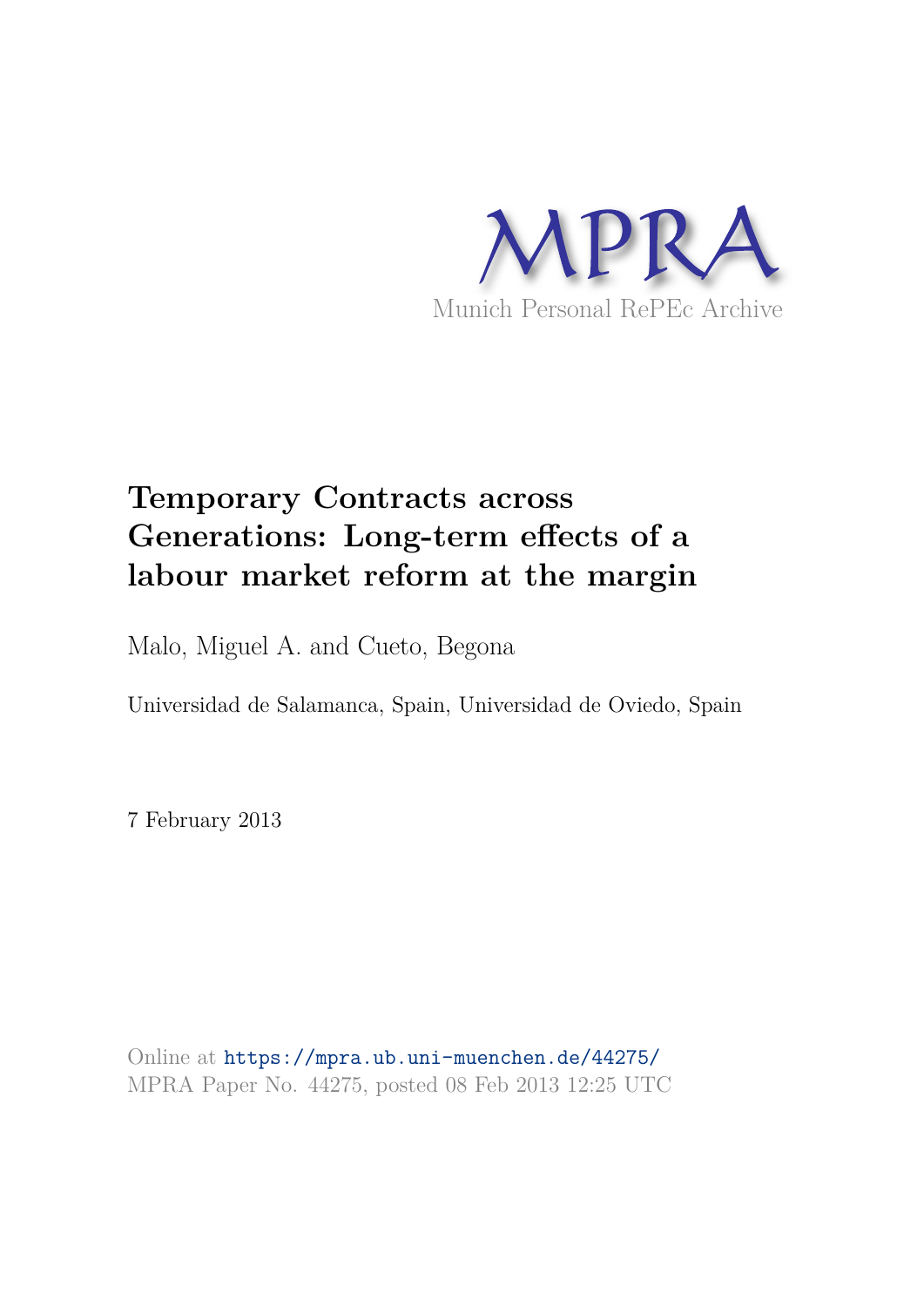# *Temporary Contracts across Generations:*

## *Long-term effects of a labour market reform at the margin*

Miguel Á. Malo Universidad de Salamanca (Spain) malo@usal.es

Begoña Cueto Universidad de Oviedo (Spain) bcueto@uniovi.es

#### *Abstract:*

We analyze the impact of a labour market reform *at the margin* (an easier use of temporary contracts launched in Spain in 1984) across generations. As this type of reforms applies to new entrants into the labour market (or, in general, new hired workers), we use a regression discontinuity design to estimate a long-lasting effect on the mean temporary employment rates for generations entering into the labour market after the labour market respect to those already in the labour market. The results show a relatively small impact related with the reform at the margin. By educational levels, the estimated effect of the reform at the margin on the mean temporary employment rate is close to zero for those with university level for both genders.

*Keywords*: temporary employment rate, cohorts, regression discontinuity

*JEL Classification*: J11, J41

*Acknowledgments*: We are highly indebted to Luis Garrido for the idea of using artificial cohorts' methodology with the micro-data of the Labour Force Survey and to David Autor for providing insightful suggestions for improving our analysis. We also gratefully acknowledge comments from Kristine Brown, Carlos García-Serrano, Geoffrey Hewings, María Prada, and José-Ignacio Pérez-Infante. Part of this research was developed when Miguel A. Malo was at the NBER as visiting scholar, who acknowledges the corresponding financial help of the Spanish Ministry of Education. This research has also benefited from funds of the Spanish Ministry for Science (Research Project Reference: CSO2010-21004). Of course, all remaining errors are the authors' own responsibility.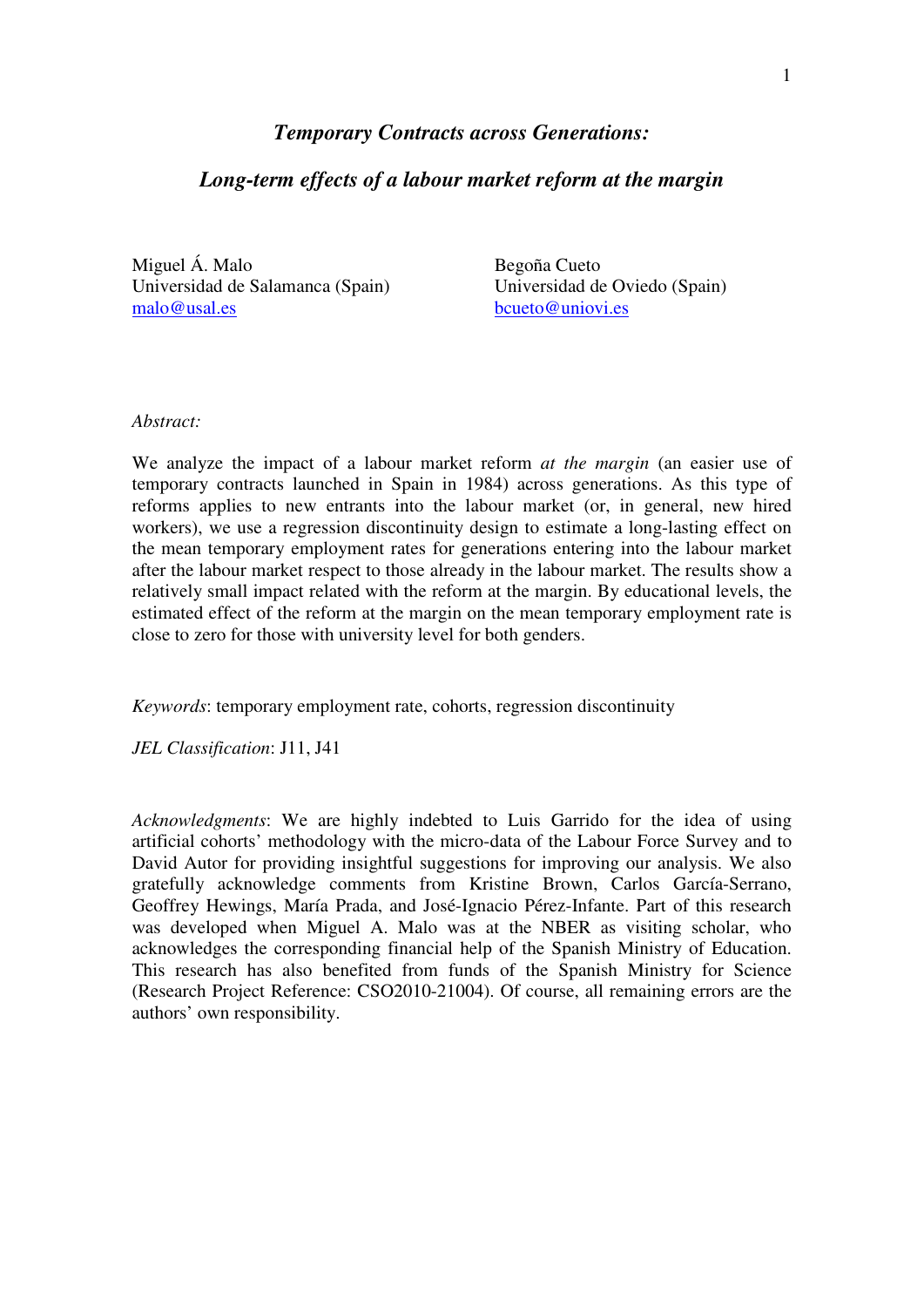#### **1 Introduction**

In the 1980s, all Western countries implemented different labour market reforms in order to increase labour market flexibility and, thereby, employment (Booth *et al*., 2002; Blanchard and Landier, 2002; Homlund and Storrie, 2002; Dolado *et al*., 2002; Barbieri and Sestito, 2008). Everywhere, these reforms were implemented as gradual and/or partial changes of the institutional framework of the labour market. A type of this partial or gradual reform was the *flexibility at the margin*, i.e., affecting only to the new entrants in the labour market and those moving to new jobs.

Temporary and fixed-term contracts are probably the most important type of flexibility at the margin. Originally, they decrease hiring costs, but at the same time they are also characterized by much lower firing costs. Usually, temporary contracts have low or even null severance payments and very low bureaucratic costs linked to the end of the contract in contrast to an open-ended contract. Many European countries have promoted, under different regimes, the use of temporary and fixed-term contracts, but Spain is the most prominent example. While in the beginning in the 1980s, the proportion of wage and salary workers with a temporary contract (the temporary employment rate, TER) was around 10 per cent and concentrated on construction and tourism industry (Fina *et al*., 1989), in the mid 1990s it rose to 33 per cent and affected to all economic activities (Toharia and Malo, 2000; Dolado *et al*., 2002), remaining around 30 percent even after the implementation of different labour market reforms aiming to decrease this rate in 1994, 1997 and 2006. In addition, the widespread of temporary contracts is not mainly linked to temporary work agencies as they were forbidden until 1994. In fact, the TER was above 30 per cent when these agencies began their activity, and nowadays they manage around 16 per cent of the total gross flow of temporary contracts (Amuedo-Dorantes et al., 2008). On the above grounds, Spain is probably the most appropriate country to study any topic related to temporary contracts.

Previous research on temporary work has focused on the effects of fixed-term contracts on training provision, work injuries, or on specific groups such as young people, women or low-skilled workers. Although some authors have analyzed the relevance of different workers' characteristics (as age) of temporary workers (for example, Kahn, 2007), to our knowledge there is not previous research about the relevance of temporary contracts on long-term working trajectories using a generation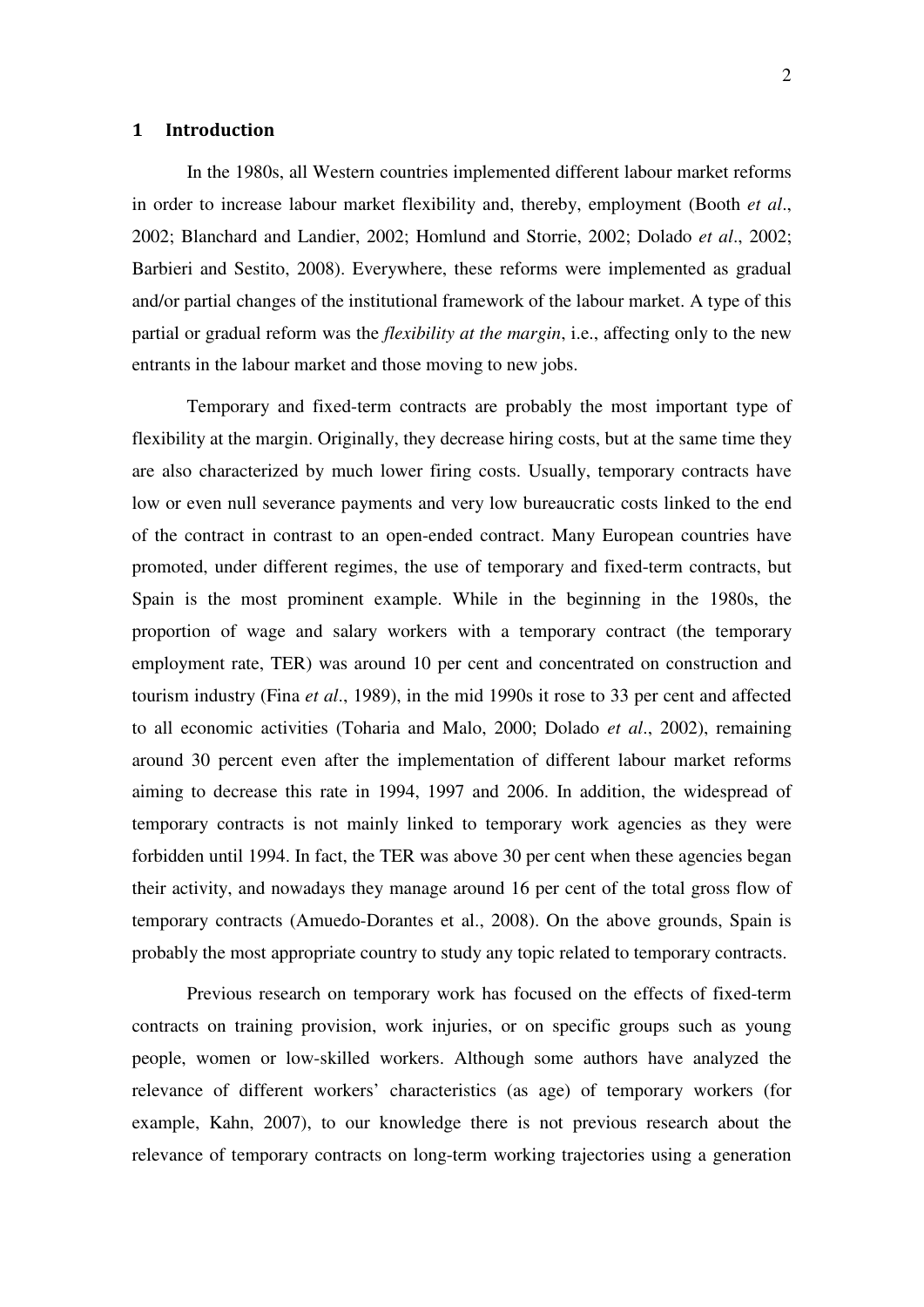approach. We will apply this approach to analyze the impact of the labour market reform fostering temporary contracts on working lives from a long-term perspective, using generations (defined as birth cohorts) as the main unit of analysis and the aggregate temporary employment rate of different generations at different ages as the dependent variable. In these terms, this article adds to the current interest in the longterm effects of flexibility in two-tier labour markets, originated by labour market reforms at the margin in different countries (Boeri, 2009). Therefore, we will check whether there is a long-term impact on the temporary employment rate of different generations according to their different exposure to the labour market reform at the margin easing the use of temporary contracts by firms.

Probably, the most prominent challenge is how to evaluate the impact of a labour market reform at the margin. After the implementation of such reform all individuals are exposed to be hired using a temporary contract. At first sight, there is not any 'non-treated' group as the exposure is complete for young generations entering into the labour market after the legal change and the exposure is partial (not zero) for older generations already in the labour market when the reform was implemented. Therefore, the labour market reform at the margin potentially affected to the working lives of all individuals. Notice that our research will not compare working lives of individuals affected by the reform with a counterfactual of working lives of individuals not affected by such reform. Such comparison is impossible, because we only observe the 'real world' with the implementation of this change in labour market regulation. What we can compare is the working lives of those entering into the labour market after the implementation of this legal change with the working lives of those already in the labour market before the reform. In this vein, we will focus on estimating the long-term impact (if any) of the labour market reform at the margin of 1984 on the mean TER of younger cohorts along their observed working lives. Therefore, we are looking for a sort of 'temporary contracts trap' (or 'long-term precariousness') for younger generations consisting on a relatively higher TER during their whole life course. This is relevant because a higher TER can negatively affect to crucial vital events as relevant delays leaving parents' home, declining fertility rates, lower probability of being eligible for a mortgage, poorer career prospects, higher risk of unemployment, etc. According to this rationale, we present a regression discontinuity design to isolate whether there is a longrun effect of the labour market reform at the margin implemented in 1984 on younger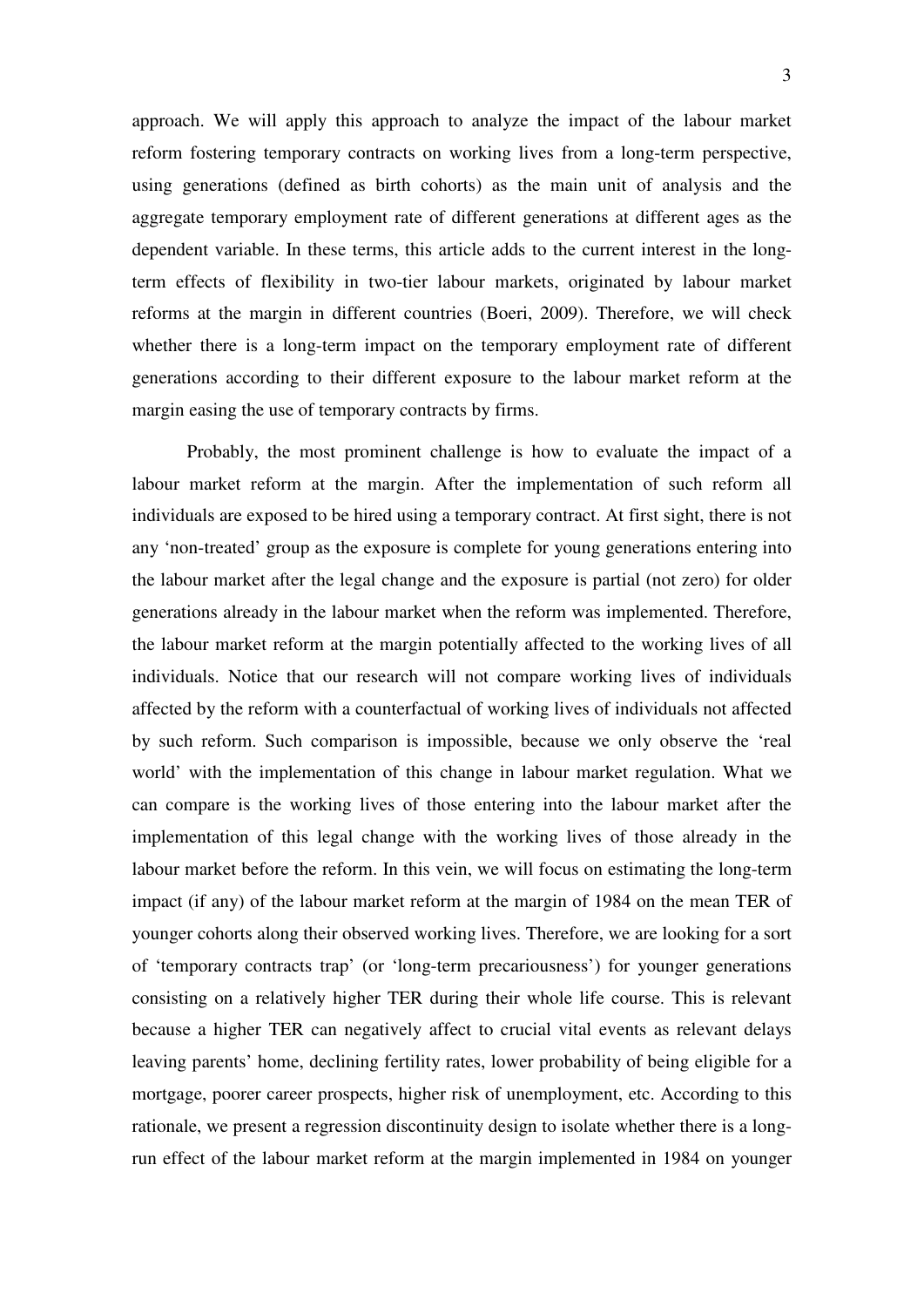cohorts (i.e., on those cohorts entering into the labour market after such implementation), respect to older cohorts already in the labour market when the legal change was implemented. Our results will be disaggregated by educational level and gender.

We use micro-data from the Spanish Labour Force Survey (LFS) from 1987 to 2010. To focus on generations, we will use the micro-data from the Spanish LFS to provide a novel picture of information by generational groups (i.e. birth cohort groups) along their life cycles. For this purpose we use artificial (synthetic) cohorts' methodology, widely used in Demography and Epidemiology. We use this data aggregation in descriptive and econometric analyses.

We will show that at a descriptive level it is obvious that younger cohorts have a higher temporary employment rate at the beginning of their working careers, but according to their characteristics (educational level and gender) some of them have relatively faster declines in such rates. On the other hand, some workers experiment higher job mobility irrespective of their generation (as workers with a low educational level). Older cohorts have a higher share of workers with low educational levels and when these workers lose their jobs are also more relatively 'exposed' to a positive longterm effect on their mean temporary employment rate along their working career (as they have a higher probability of being re-hired under the new legal regulation). In fact, the TER of older generations with a low educational level increased very rapidly just after the implementation of the legal reform. The regression discontinuity analysis shows that the long-run increases in the TER are rather low, especially for those with a university educational level, and even more if they are females. Therefore, although the observed differential in mean TER along the life cycle is the largest for younger cohorts of people with a university degree for cohorts closer to the discontinuity, such differences are not mainly linked to the reform at the margin but to differences between these cohorts.

### **2 Background**

The extensive use of fixed-term and temporary contracts in Spain stems from the 1984 labour market reform intended to foster employment providing more flexibility to firms (Toharia and Malo, 2000; Dolado *et al.*, 2002). The legal reform in 1984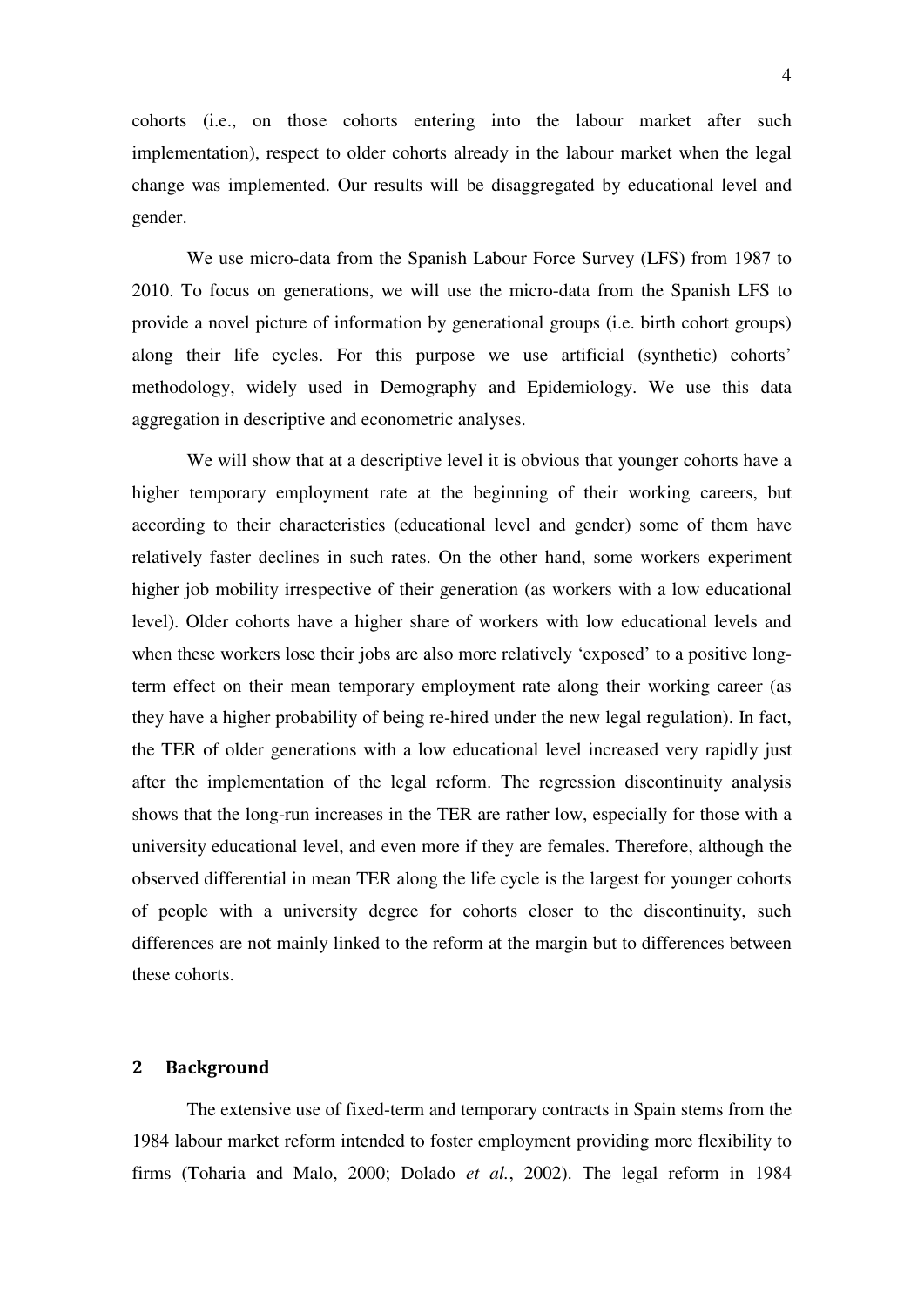established a new type of temporary contract that allows firms to hire employees performing regular activities. Previously, temporary contracts existed, but they were mainly used for seasonal activities as in agriculture or tourism firms, or for economic activities with a very specific task as in the building sector, where many contracts are limited to the construction of the specified building, road, etc. (Fina et al., 1989).

The 1984 reform was implemented amidst the international debate on labour market flexibility and, in the Spanish case, it was a response by the recently elected Socialist government to the pressures applied by employers, who would in fact have preferred a more sweeping reform (Dolado and Malo de Molina, 1985; Toharia and Malo, 2000). Although the trade union UGT (which was very close to the Socialist Party) originally supported this legal reform, later this union jointly with the other main union (CCOO) heavily criticized this reform for increasing job instability and spreading temporary contracts to all industries. This legal reform led to a fast (and unexpected at that time<sup>[1](#page-5-0)</sup>) increase in the TER, reaching 30 per cent by the beginning of the 1990s, and affecting more to women who reached rates slightly below 40 per cent in 1992 (see Figure 1).

In legal terms, the change was 'small' as there was only the introduction of a new type of contract available for employers and, therefore, not affecting to current employees only to job seekers expecting to be hired. However, the legal change was relevant because allowed a much easier use of this type of temporary contract as it was possible hiring workers for permanent tasks of the firm on a temporary basis. This was a remarkable novelty respect to the traditional foundations of the Spanish Labour Law.

As there was a legal change implemented by a new government (with a political ideology markedly different respect to the previous government) and changing key concepts of Spanish Labour Law (in other words, 'innovating' in a way difficult to predict in that time), this legal reform can be considered as exogenous in terms that workers and employers could not anticipate this legal change in order to delay or to anticipate a relevant amount of key decisions affecting in the long term to the working

<span id="page-5-0"></span> $1$  Later, many authors (for example, Dolado et al., 2002) linked this extensive use of temporary contracts by firms with the wide gap in firing costs respect to open-ended contracts. Although next labour market reforms tried to partially close this gap, de facto the firing costs gap has remained almost unchanged (García-Martínez and Malo, 2007).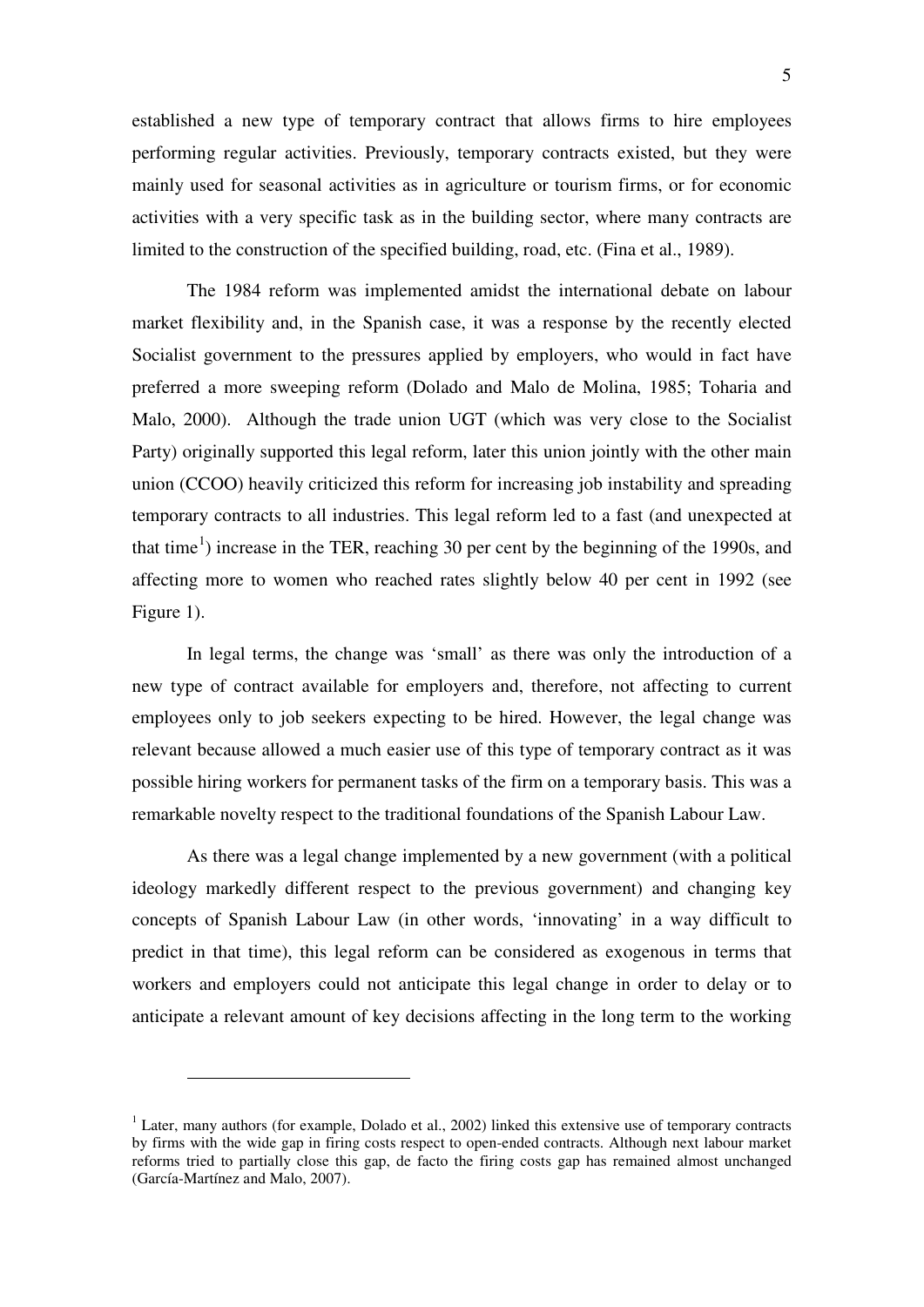lives of different generations. Here, manipulation by workers means that, for example, individuals enrolled in university anticipating the legal reform would quit their studies in order to be hired before the reform to decrease the risk to be hired with a temporary contract instead of an open-ended contract. This is not plausible because the expected returns of pursuing in university studies were higher than the alternative of being hired for a non-university job before the reform. In addition, the high TER reached later and its negative side effects were not anticipated by any researcher, labour practitioner, policy maker, etc. On the side of firms, it is possible to argue that some employers postponed hiring decisions in order to use a temporary contract for vacancies related with permanent tasks instead of using open-ended contracts before the reform. However, such manipulating behaviour must have been very limited to immediately before the legal change and without any relevant impact on working lives of different workers' generations. As we said before, this legal change did not follow a years-long social and political debate. In fact, it was a change taken by a new government in the first part of its first legislature of fours years and affecting Labour Law in a way not easy to anticipate as the reform broke a key principle of the Spanish Labour Law tradition. On the above grounds, we will consider this reform at the margin as a discontinuity in terms of a regression discontinuity design.

The spread of temporary contracts was so huge that negative effects became visible in the 1990s. Many authors have stressed that such a huge proportion of temporary and fixed-term contracts on total wage and salary workers has different unintended and worrying effects: (a) on economic performance as less probability of participating in training (Albert *et al.*, 2005), a lower productivity growth (Bentolila and Dolado, 1994) or higher injury rates (Guadalupe, 2003); (b) on the postponement of family formation and fertility (Ahn and Mira, 2001; Adsera, 2004; McGrath and Keister, 2008); and (c) on working lives as a longer and more precarious period of labour market integration (OECD, 1998).

In the two next decades, different legal changes in 1994, 1997 and 2006 have tried to decrease the aggregate TER of the Spanish economy. In 1994, the legal regulation of fixed-terms contracts was restricted and in 1997 some kinds of temporal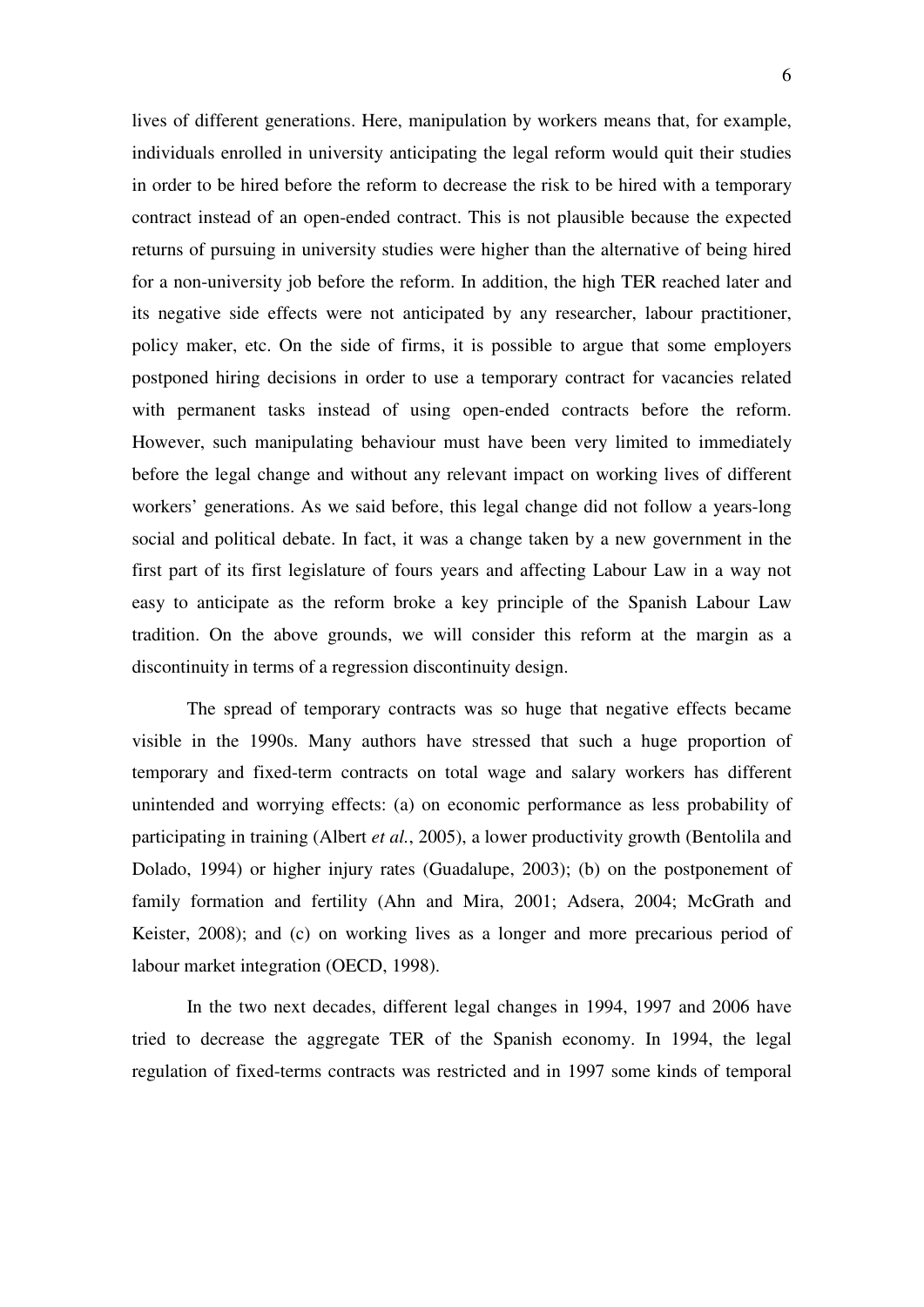contracts were abolished<sup>[2](#page-7-0)</sup>. Moreover, a new permanent contract with lower severance pay for dismissed workers was created although it was not applicable to all the new hires<sup>[3](#page-7-1)</sup> and financial subsidies for employers using permanent contracts were launched (Toharia and Malo, 2000). These financial subsidies were changed in 2006 (see Toharia *et al*., 2005 or Toharia and Cebrián, 2007).

However, in general, all these reforms have had partial but small effects on the aggregate TER<sup>[4](#page-7-2)</sup> and it has remained around 30 per cent<sup>[5](#page-7-3)</sup>. Only very recently, since 2007, we can see a slow decreasing change, providing descriptive evidence that the legal reform implemented in 2006 slightly decreased average TER (specially in the private sector and in small firms; Malo and González-Sánchez, 2010). Nevertheless, the relevant decrease observed in 2008 is not related with any policy but with the severe employment adjustment because of the current economic recession (heavily focused on temporary contracts and in the construction sector at the beginning and soon extended to the rest of the economy).

Concerning the effects of temporary contracts on labour trajectories, previous research focuses on the analysis of transitions from temporary to permanent employment (Toharia *et al*., 1998; Alba, 1998; Amuedo-Dorantes, 2000; Hernánz, 2003; Güell and Petrongolo, 2007). The main finding of these analyses is that fixedterm contracts contribute to a high level of transitions between jobs, even for temporary to permanent jobs. On the other hand, descriptive evidence from administrative longitudinal records does not seem to show a 'long-term trap' in general, although several specific and small groups might remain for long time in temporary employment (Toharia and Cebrián, 2007).

Anyway, temporary contracts are mainly concentrated on new entrants, dominated by young people (everywhere, and not only in Spain; see, for example, Khan, 2007). Older people (those already in the labour market before the labour market

<span id="page-7-0"></span> $2^{2}$  See, for example, García-Martínez and Malo (2007) and Malo y Toharia (2008) for further details on 1994 and 1997 legal regulation reforms; on the 2006 reform see Toharia and Cebrián (2007).

<span id="page-7-1"></span><sup>&</sup>lt;sup>3</sup> The exception was males aged 30-45 years old with unemployment spells below one year but in 2001 it was extended to other workers

<span id="page-7-2"></span><sup>&</sup>lt;sup>4</sup> For instance, Kugler *et al.* (2002) obtain that the reform in 1997 seems to have had a positive net effect on permanent employment for young men and women but not for older men.

<span id="page-7-3"></span><sup>5</sup> Slightly below 30 per cent when considering exclusively the private sector (Dolado *et al.*, 2002).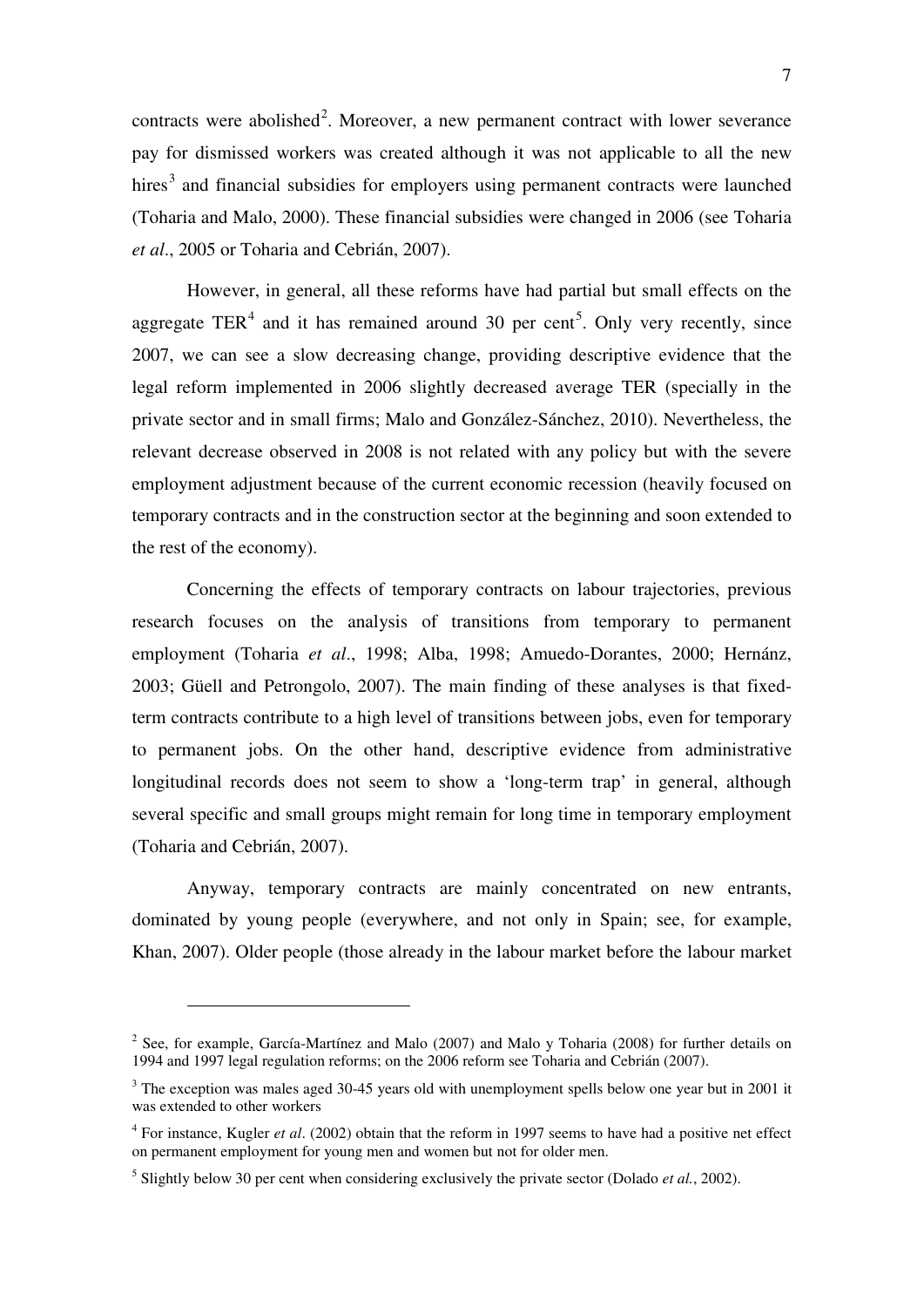reform was implemented) will have temporary contracts when they are re-hired after a dismissal or when they have a delayed entry (or re-entry) into the labour market. Such situation for older workers would be usually more frequent for those with lower educational levels and for women with an intermittent working career because of family reasons.

The unequal generational allocation of temporary contracts (and their costs and benefits) has been interpreted as an implicit intergenerational agreement (Garrido, 1996). While temporary contracts (and short-term unemployment) are concentrated among young people who remain in their parents' home, open-ended contracts and job security is concentrated among male breadwinners. Then, since the 1980s, parents (mainly husbands) were working under permanent contracts with a relatively higher employment security. They paid taxes to finance unemployment benefits and they provided direct financial support to their sons and daughters who were enrolled in the educational system or with temporary contracts in the labor market. The result was a drastic change in the organization of Spanish families, with a very important postponement of family formation for young people and a decrease of the fertility rate below 1.3, which is usually known as a lowest-low fertility rate (Garrido and Malo, 2005; Billari and Kohler, 2004).

This unequal distribution of job instability and unemployment by generations linked to adaptations and changes in family organization would be behind the 'social peace' of Spanish society, although the unemployment rate has been relatively high since the 1980s compared to other OECD countries (Garrido, 1996; Toharia and Malo, 2000). However, a relevant cost of this 'social peace' has been a high aggregate TER linked with many structural problems of the Spanish economy (Toharia et al., 2005).

#### **3 Database and main variables: generation, age and educational level**

We use data from the Spanish  $LFS^6$  $LFS^6$  for the period 1987-2010, launched by the Spanish Statistical Office (*Instituto Nacional de Estadística*) following EUROSTAT standards that are based on International Labour Organization recommendations about

<span id="page-8-0"></span><sup>6</sup> In Spanish *Encuesta de Población Activa,* or EPA in short.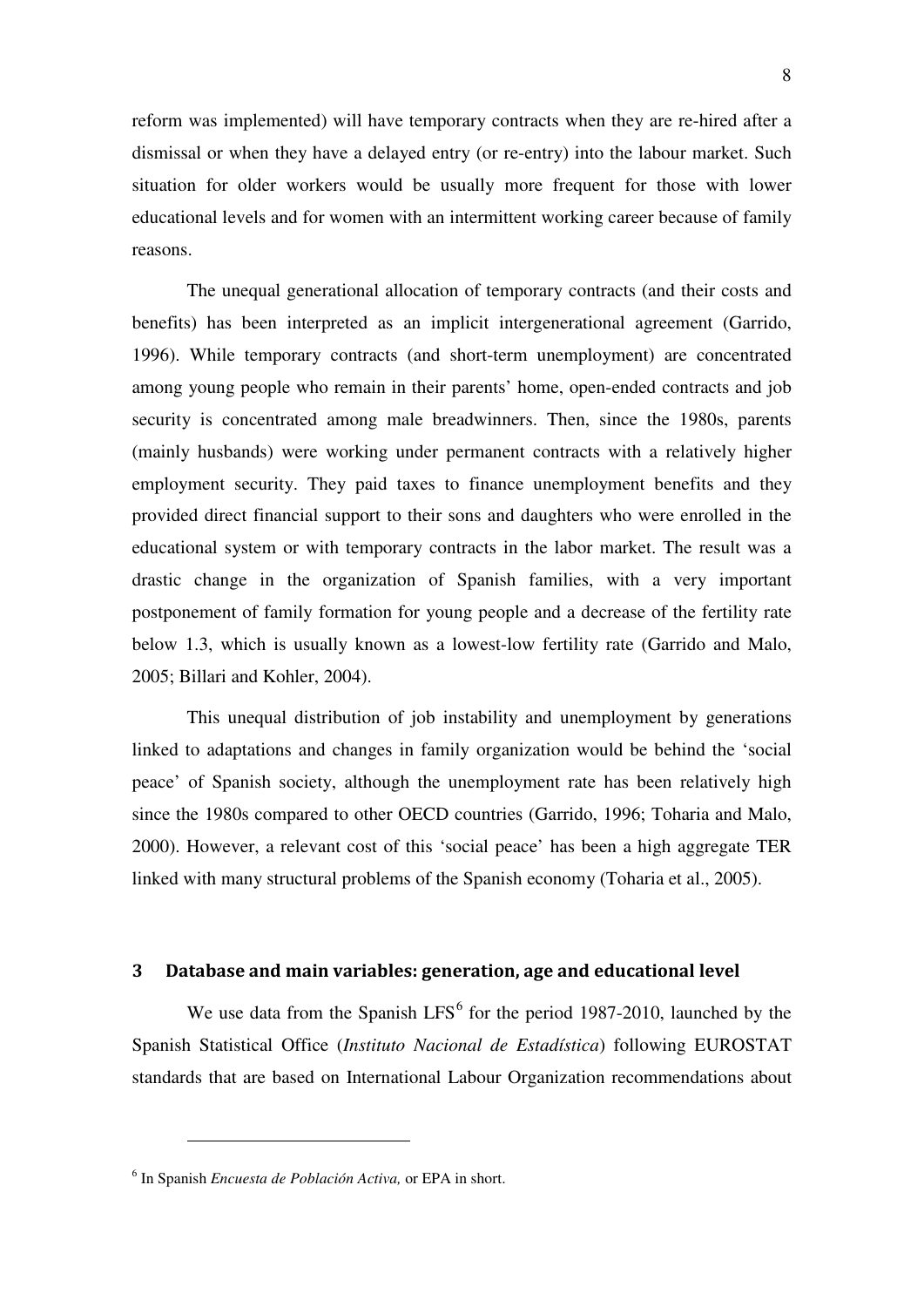labour market statistics. The Spanish LFS covers the population residing in private households<sup>[7](#page-9-0)</sup>. The sample size each quarter is approximately  $65,000$  households (around 200,000 individuals).

The LFS has information regarding the personal and labour characteristics of individuals (sex, age, employment status, employment characteristics of the main job, labour status, previous work experience, search for employment, etc.). In the second quarter of 1987 a question was added in order to capture the type of contract of the individual. Therefore, our empirical analysis begins with 1987 and it finish with 2010, and all observations correspond to the period following the implementation in 1984 of a labour market reform at the margin allowing a much easier use of temporary contracts. Therefore, these data do not allow any before-after analysis of this labour market reform, but we can observe what happens for different groups (here generations) along their working lives after the reform. Specifically, we can compare long-term results (in terms of their temporary employment rate) generations entering into the labour market after the implementation of the 1984 reform with generations already in the labour market when such reform was implemented.

As we want to focus on generations we define artificial (synthetic) cohorts and we follow them for the whole period covered by our database (1987 to 2010). For artificial or synthetic cohort analysis, it is not necessary to follow the same individuals over time. It is enough to simply observe a representative sample of individuals with the same characteristics over time (as the LFS does). For example, in the survey of year 1 we have a representative picture of individuals aged 20-25. In the survey of year 2 we have a representative picture of individuals aged 21-26. As the sample of the survey is partially renewed, the interviewees are not exactly the same group in both years. However, they are equivalent from a statistical perspective, because in each year the sample is designed to give a right representation of population. If we define groups of individuals according to their birth cohort in the first available year, we can follow this group until the last available year (in our case, along 23 years, from 19[8](#page-9-1)7 to  $2010$ )<sup>8</sup>.

<span id="page-9-0"></span> $<sup>7</sup>$  Foreign nationals are included in the resident population if they have lived or intend to live in Spain for</sup> more than one year.

<span id="page-9-1"></span> $8$  There is an implicit assumption in this reasoning: there is not any external shock adding new individuals to the birth cohorts. However, in Spain the proportion of foreign immigrants has grown significantly since 2000, changing the composition of population living and working in Spain. In order to maintain the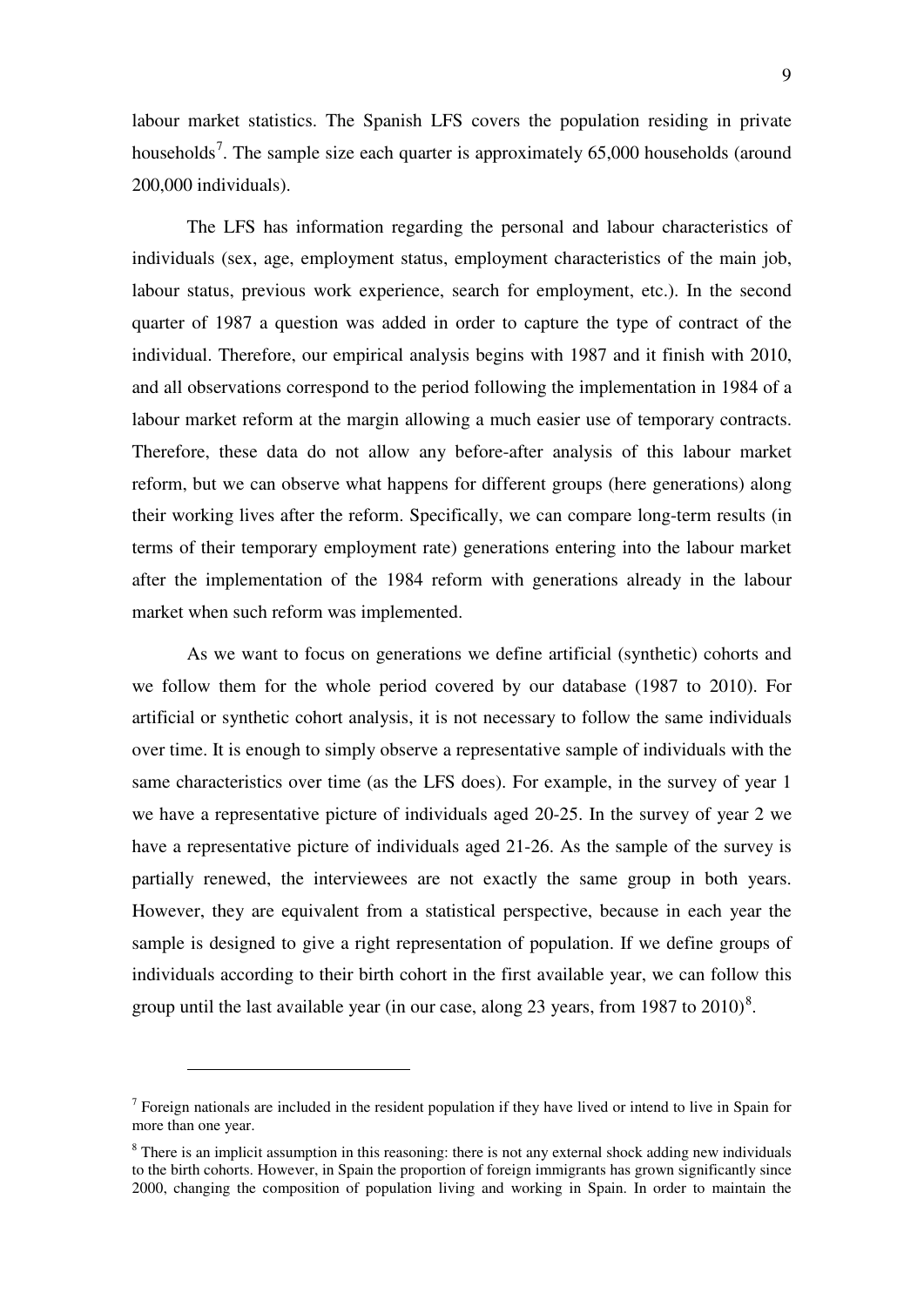Individuals are assigned to cohorts based on year of birth, from 1921 to 1995, each cohort consisting of 5 birth years. Later, in the econometric analysis, we will restrict ourselves to 12 generations, beginning with the 1926-30 birth years and ending with 1981-1985. We apply this restriction because we observe the oldest generations only at the end of their labour trajectory while for the youngest ones we only observe their first steps into the labour market. We aggregate data in cells considering age (in 5 years intervals), educational level (3 levels), birth cohort and year. We use this aggregation for men and women separately. As we are not interested in seasonal changes of TER, we only take the second quarter of each year (as it is the trimester less affected by seasonality<sup>[9](#page-10-0)</sup>). Concerning age variable, it consists of five-year groups from 25-30 to 56-60. Notice that below 25 we would have many individuals enrolled in the education system (especially for those with university level) and beyond 60 early retirements become relatively frequent. Focusing on ages from 25 to 60 we observe individuals with a higher attachment to the labour market. On educational level, we consider three levels: up to the mandatory level, secondary level (post-mandatory secondary education and vocational training), and university level. We use only three levels in order to have enough observations in the corresponding cells, in special for the lowest level. Finally, we have for each gender, a dataset of 1,020 cells when restricting to 12 birth cohorts<sup>[10](#page-10-1)</sup>. Each cell is weighted using the weights provided by the LFS which are coherent for different years when using artificial cohorts (Garrido and Chuliá, 2005). Weights are used in descriptive and econometric analyses.

In Figures 2 and 3 we show the TER of the different generations for each age group<sup>[11](#page-10-2)</sup> (for males and females, respectively). Cohorts younger than those born in 1961-1965 (and, therefore, entering into the labour market once the 1984 reform was implemented) have the highest peaks in the TER. These cohorts have a TER above 70

homogeneity of our birth cohorts along the whole time period, we restrict the analysis to Spanish individuals who were born in Spain. We exclude those not born in Spain because a non negligible proportion of immigrants from Latin America are eligible for double nationality and they usually apply for when they have the right to do so.

 $9<sup>9</sup>$  In fact, figures for the second quarter are the closest to the mean of the corresponding year.

<span id="page-10-1"></span><span id="page-10-0"></span><sup>&</sup>lt;sup>10</sup> We have 1,020 cells instead of 4,140 (=24 years x 12 cohorts x 5 years intervals x 3 educational levels) because we can not follow all cohorts in all covered years. In fact older cohorts are mainly observed in the first part of the period while younger cohorts are mainly observed in the second part. This is also the reason to leave aside the oldest and the youngest cohorts and to restrict the dataset to 12 cohorts.

<span id="page-10-2"></span> $11$  In Figure 2, 3 and 4, successive five-year age groups overlap in order to have smoother shapes.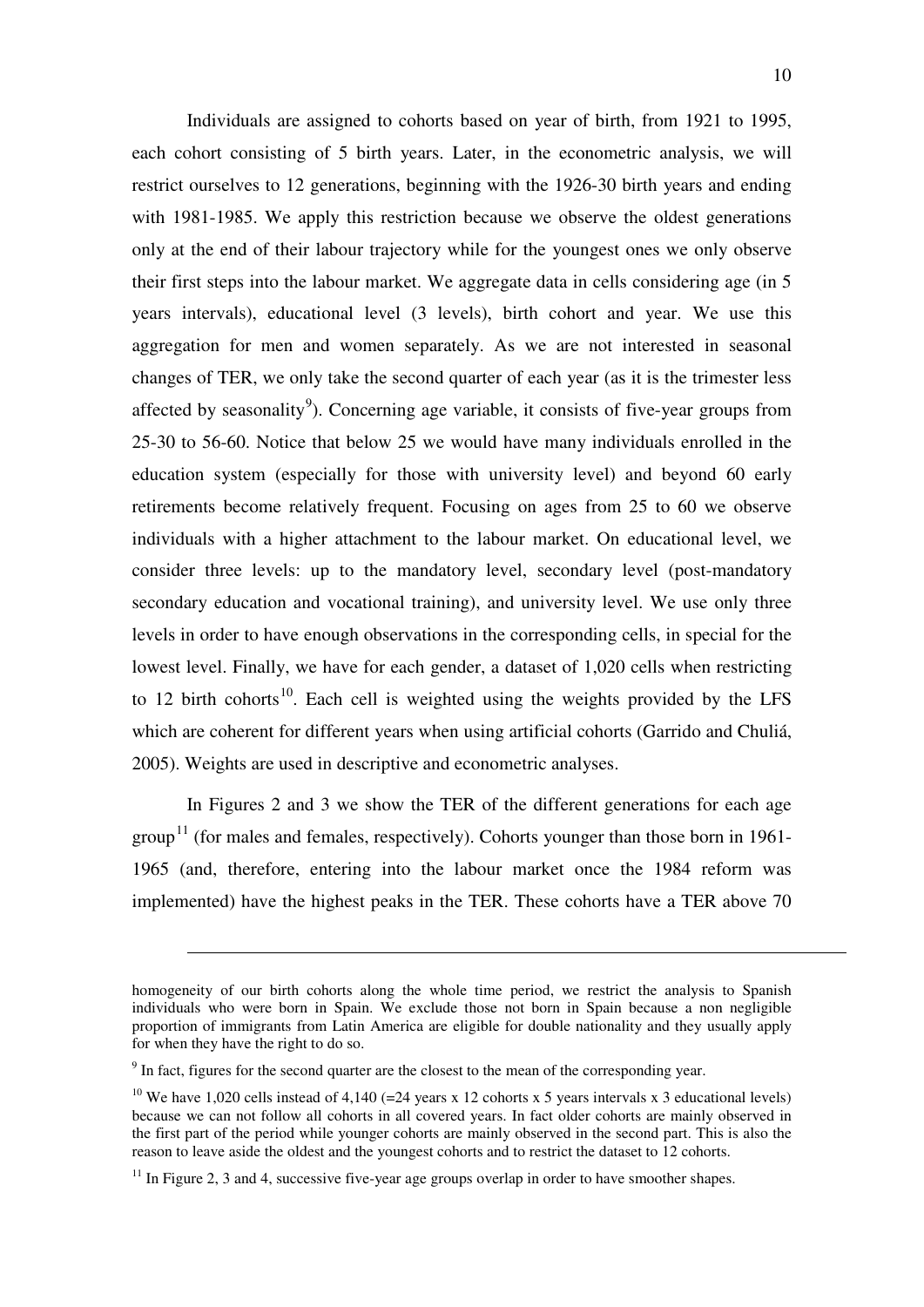per cent until they are 22-26 years old. The rate decreases considerably until they are 30-34 years old. In this age group the TER becomes rather stable at a level of around 30 per cent (slightly higher for women than for men).

The incidence of temporary contracts by gender shows that women have a slower decreasing pattern in TER. In addition, female older cohorts born before 1956 suffered a clear increase in TER immediately after the reform (notice that the first observation year for these cohorts is 1987). These differences are consistent with the higher TER observed with cross-section data in Figure 1.

The level of education plays a major role in the labour market. It is well-known that a higher level of education leads to a greater probability of employment and the opportunity to secure better jobs. In this sense, in cross-section data, those with a university degree show a lower TER than the rest of the population (Dolado et al., 2002; Toharia et al., 2005). Figure 4 shows the TER for the two extremes of education up to the mandatory level and university (both by gender). For men and women the TER is much higher and remains higher for longer periods for individuals up to mandatory educational level in all cohorts. The difference is especially intense for older cohorts: while those with university level have a TER below 10 per cent when they are over 35 years old, those up to mandatory educational level deal with rates over 20 per cent even at the end of their working careers. For cohorts born after 1956-60 we see that, in the case of those with a university level, there is a relatively rapid decrease in their TER, from 80 per cent when they are 16-20 years old to below 30 per cent when they are 30 years old. Those up to mandatory educational level experiment the same high TER at the beginning of their employment trajectories but we do not observe the same decrease over time; on the contrary, these cohorts exhibit a relatively higher TER during their whole life cycle. So fixed-term contracts are the main way of entering the labour market for young cohorts independently of their level of education; the difference is that those with university studies improve their employment situation (in terms of job stability) rapidly while those with the lowest levels of education do not. By gender the general pattern by educational level is rather similar, although with a higher TER in each educational level and a slower decrease as age increase, especially for those women up to the mandatory educational level.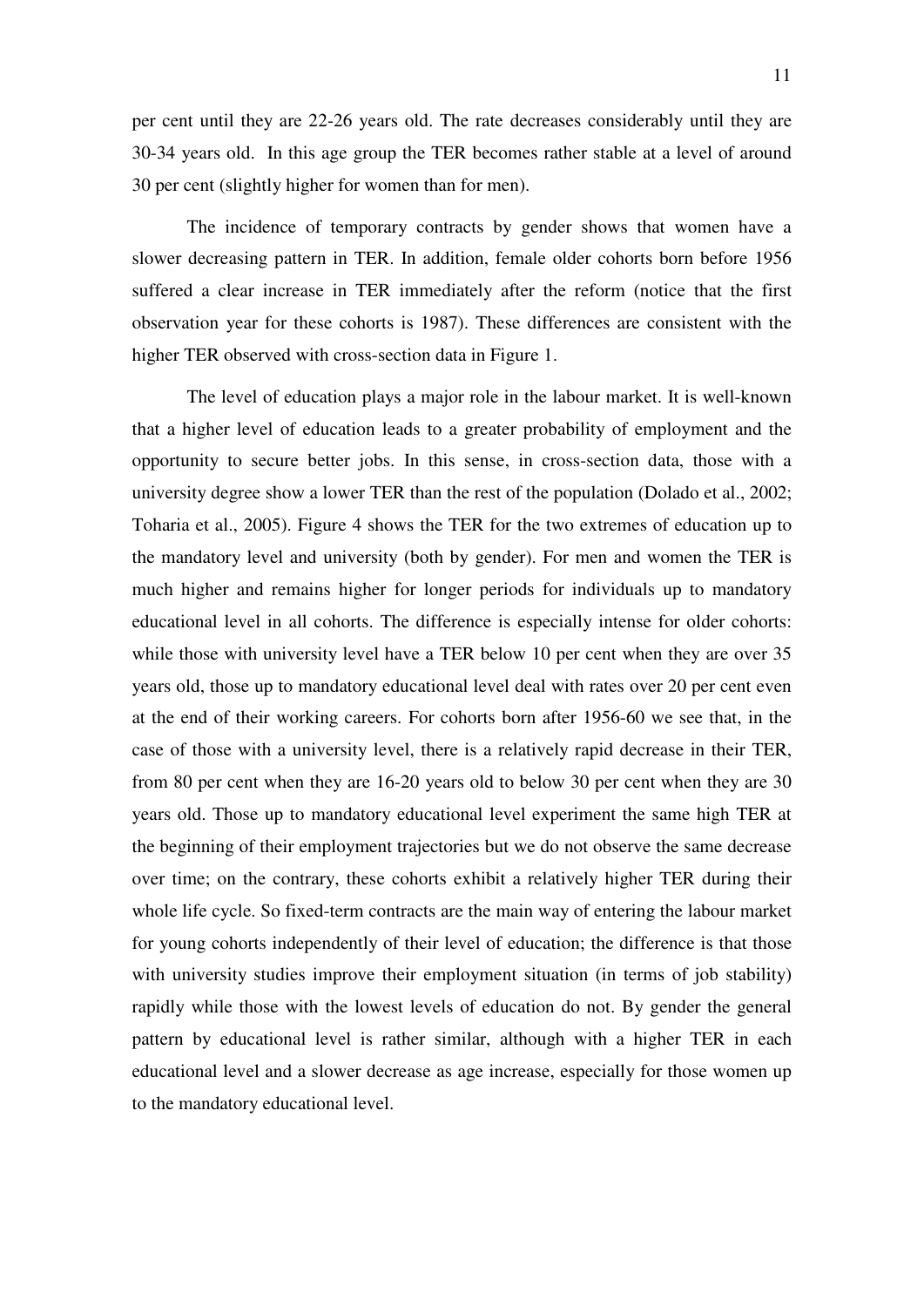#### **4 Econometric analysis**

#### *4.1 A regression discontinuity design*

We will estimate the impact of the labour market reform at the margin on the average TER along the working life on different generations using a regression discontinuity design (RDD). Following Lee and Lemieux (2010), we use the framework of treatment effects literature to present the main characteristics of the RDD.

Let us consider an individual *i* (or a unit as a birth cohort) and two potential outcomes for this individual:  $Y_i(1)$  if the individual or the unit is treated and  $Y_i(0)$ otherwise. Of course, the causal effect of the treatment will be the difference  $Y_i(1)$ - $Y_i(0)$ . However, the basic problem is that we can not observe both results because an individual is only observed as treated or not treated. The empirical strategy consists of focusing on average effects of the treatment over two populations, treated and nontreated groups. The difference  $Y_i(1)$ -  $Y_i(0)$  between both populations only captures the causal effect of the treatment if the characteristics of treated and non-treated populations are the same. Therefore, individuals or units must be as randomly assigned to the treatment and to the non-treatment (or control) group.

In an RDD the randomization between treated and non-treated observations (the so-called 'unconfoundedness' assumption; Rosenbaum and Rubin, 1983) is trivially satisfied if the discontinuity separating treated and non-treated groups is really exogenous and individuals can not manipulate their assignment into the treated and nontreated groups. In fact, as Lee (2008) formally shows, RDD does not assume randomization, but it is a consequence of agents' inability to precisely manipulate the assignment variable near the discontinuity cut off. Following Lee and Lemieux (2010), when the variable used to assign the treatment is above a well defined threshold, the treatment dummy is always equal to 1. When the assignment variable is below the threshold, the treatment dummy is always equal to 0. Therefore, conditional on the assignment variable, there is not any other variation in the dummy treatment variable and, as the cut off defining the threshold is exogenously determined, it is not correlated with any other factor.

Formally, considering that *c* is the cut off in the assignment variable Z we only observe  $E[Y_i(1)|Z]$ , for example, to the right of the cut off (the treatment group) and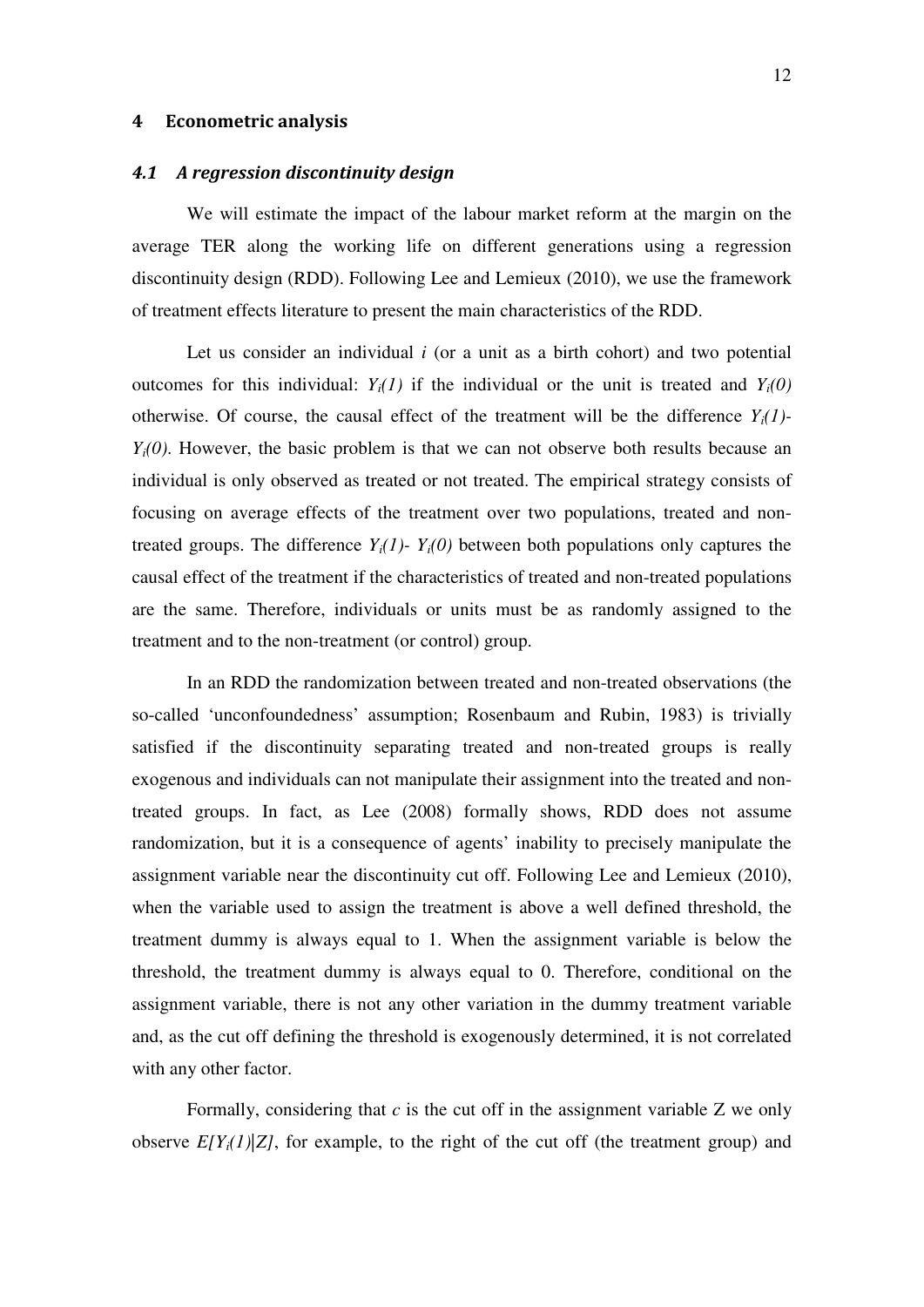$E[Y_i(0)|Z]$  to the left of the cut off. Defining as  $\varepsilon$  the bandwith around the cut off, the average causal effect of the treatment at the cut off *c* is the following:

$$
\lim_{\varepsilon \downarrow 0} E[Y_i | Z_i = c + \varepsilon] - \lim_{\varepsilon \uparrow 0} E[Y_i | Z_i = c + \varepsilon] = E[Y_i(1) - Y_i(0) | Z = c]
$$

In words, we can estimate the average causal effect of the treatment defined by the discontinuity *c* if *Z* (and any other factor) is continuous and therefore the group of those right below the cut off (the non-treatment group) is a valid counterfactual for those right above the cut off (the treatment group). A consequence of this reasoning is that randomization in RDD is only strictly guaranteed in the vicinities of the cut off (Imbens and Lemieux, 2008; Lee and Lemieux, 2010). Therefore, a crucial issue is the size of the bandwith around the cut off. However, a closer approach to the threshold has costs, because it will decrease the number of cases included in the estimations and, therefore, the precision of estimated coefficients might be much lower (standard errors will be larger). On the other hand, including cases far from the cut off will improve precision (standard errors will be smaller), but at the risk of losing 'unconfoundedness'. When including more individuals far from the threshold, the likelihood of having other variables than the cut off affecting the outcome variable will be higher. The length of the bandwith in the assignment variable is a common problem in RDD. The classical solution consists of estimating models with different bandwiths and including some covariates as controls in estimations. Some authors (as Imbens and Kalyanaraman, 2009) propose strictly quantitative methods to estimate the optimal bandwith.

How do we confront in this research these usual worries of RDD? First, we explained at the beginning of the second section that the labour market reform at the margin implemented in 1984 was fully exogenous. Therefore, the key issue is how to define the cut off in meaningful terms of our research, that is, whether there are systematic differences in TER along the life cycle for generations entering into the labour market after the 1984 reform respect to those generations already in the labour market before the reform.

The cut off is defined according to the assignment variable to the 'treatment'. Therefore, the assignment variable is the age in 1984. As we are interested in results aggregated by birth cohort, our assignment variable is the mean age for each cell (by age group, cohort, educational level and year). The simplest definition of the cut off is the minimum legal age for working which is 16. Therefore, individuals with less than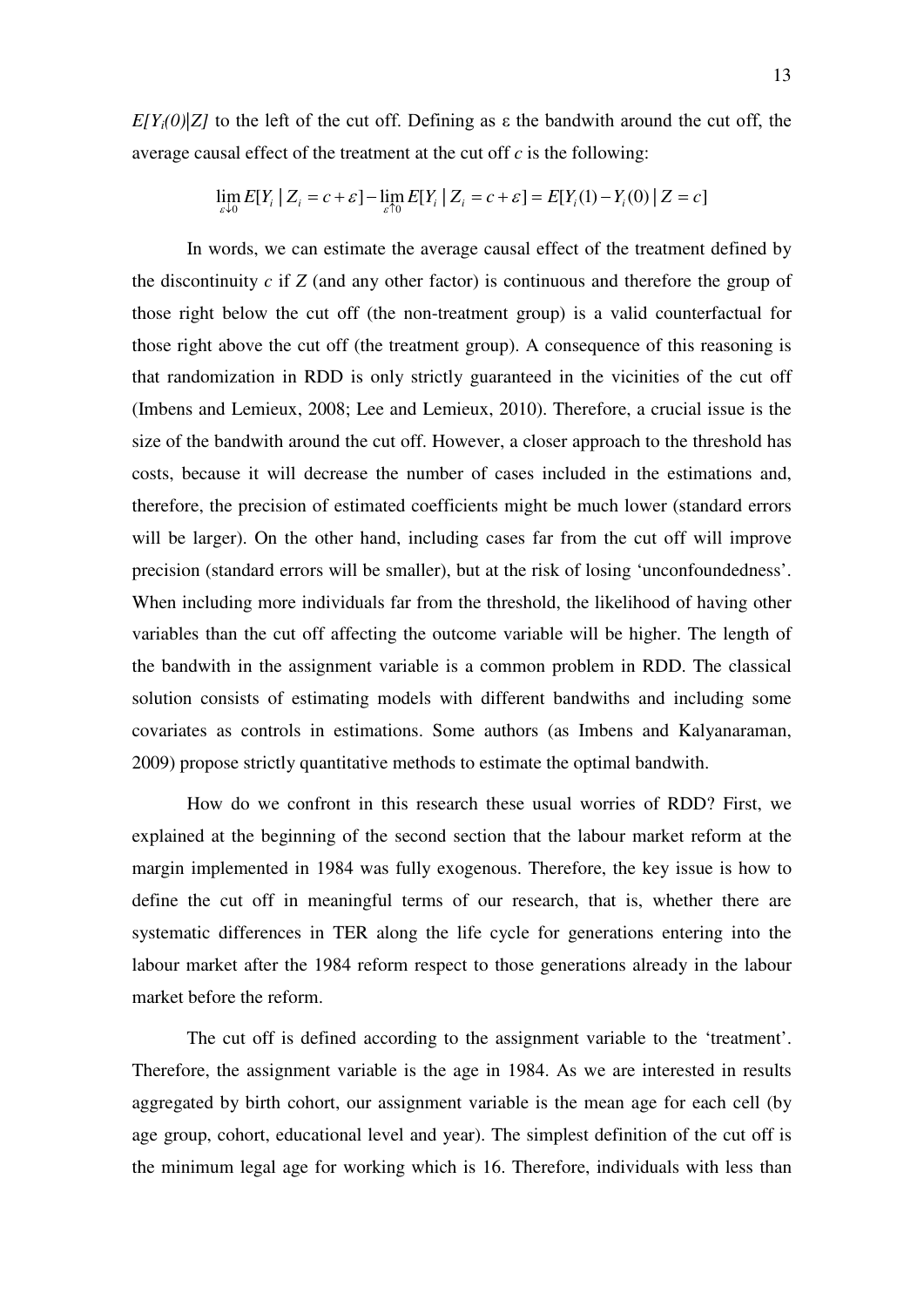16 in 1984 were fully exposed to the effects of the reform (a wider use of temporary contracts by firms) during their whole working lives. On the other hand, individuals with more than 16 years were potentially into the labour market when the reform was implemented and therefore they would be only affected if they lose their jobs or they have a delayed entry into the labour market.

Nevertheless, we must acknowledge that those following secondary level education and university education will have a delayed entry into the labour market respect to the minimum legal age to participate into the labour market in 1984. Therefore, we will estimate separate models for these individuals changing the cut off and considering the most common age finishing the corresponding educational levels: 18 for secondary education and 23 for university education<sup>[12](#page-14-0)</sup>. Usually individuals enter into the labour market after finishing their studies, but for checking robustness of results we will also include estimations with the 16 years old cut off for the secondary and university levels and 18 years old also for the university level. As usual, the cut offs are defined as dummy variables where 1 means entering into the labour market after the implementation of the labour market reform (having less than 16, 18 or 23) and 0 the opposite.

Figures 5 and 6 show the TER considering the assignment variable for the full sample and by educational levels for both genders, with different cut offs (16, 18 and 23 in 1984). In all of them, the picture is rather different in both sides of the cut off. Maybe, the most remarkable difference is the higher dispersion for younger individuals especially for those with university level. However, for those up to the mandatory educational levels, observations with only a bit more than 16 years in 1984 have a dispersion rather similar to those entering in the labour market after 1984. In addition, in all cases for much older generations the concentration is in rather lower TER. For both genders, the picture is similar, although dispersion is larger for women irrespective of the educational level. Therefore, the visual examination of the outcome variable

<span id="page-14-0"></span><sup>&</sup>lt;sup>12</sup> Therefore, we are considering as 5 years the normal period for finishing university studies. In 1984, university studies usually lasted 5 years with two main exceptions. On one hand, some degrees lasted 3 years (the so-called *Diplomaturas*). On the other hand, physicians, architects and some engineers lasted 6 years. While the cut-offs of 16 and 18 are clear, there is more room for heterogeneity defining 23 years old in 1984 as the cut off for ending university studies and being exposed to the effects of the labour market reform at the margin.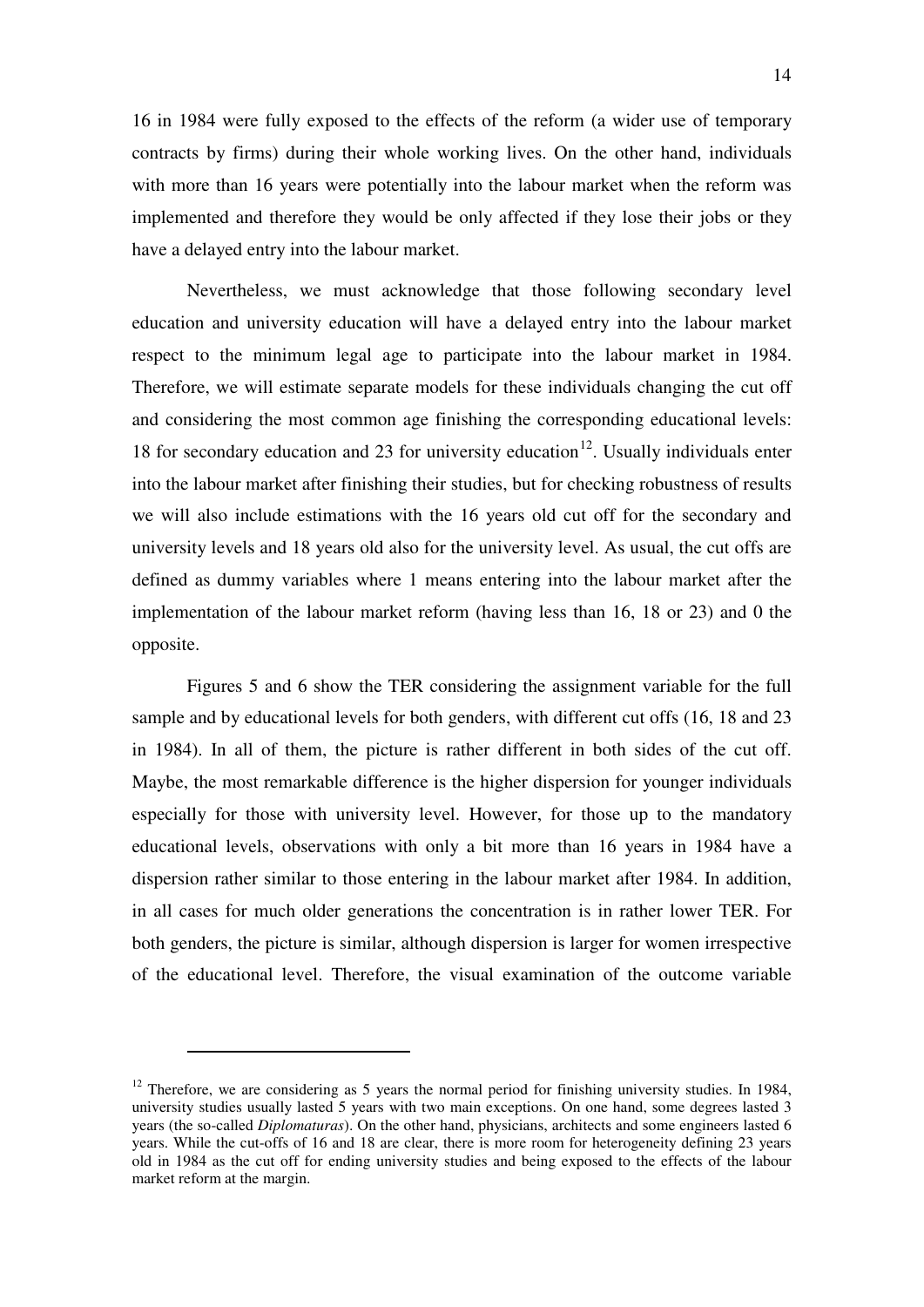provides a first approach to the eventual effects of the discontinuity (the labour market reform at the margin of 1984) on the outcome variable (TER).

About the bandwith in the assignment variable (mean age), we have chosen a definition in terms of birth cohorts as this is more meaningful for our analysis than simply consider an interval of some years above and below the corresponding cut off. This will allow us a most direct link of the results with differences between generations. Anyway, we will check different possibilities including more or less birth cohorts in estimations, beginning with estimations including all generations.

The econometric specification will be the following:

 $Y_{acjt} = \beta_1 AGE1984_{acjt} + \beta_2 AGE1984_{acjt} * AGE_{acjt} + \beta_3 (1 - AGE1984_{acjt}) * AGE_{acjt} + \alpha X'_{acj} + \varepsilon_{acjt}$ 

where *a* denotes age group, *c* corresponds to birth cohort, *j* is educational level, and, finally, *t* is time (year). All these variables and the aggregation procedure were described in section 3.

We estimate this regression using OLS and we report results with robust standard errors, clustered when possible by birth cohort (defined as 5 year intervals as described in previous sections). In addition, we estimate different models by gender and three educational levels (up to the mandatory level, secondary education and university level). The left hand side variable, *Y*, is the TER.

Our primary interest focuses on  $\beta_l$  as the coefficient of *AGE1984*, which is having a specific age for working in 1984 (the year the reform at the margin was implemented). As we explained before, we will use these different ages in 1984 (16, 18 and 23) for different educational levels. As the above expression shows (see second and third terms), the assignment variable (defined as mean age in each cell centred at the corresponding cut off) can have a different form above and below the cut off age.

We have considered a reduced set of covariates<sup>[13](#page-15-0)</sup> (*X*): a set of dummies of the educational levels considered, a linear time trend, and step dummies for 1994, 1997 and

<span id="page-15-0"></span><sup>&</sup>lt;sup>13</sup> Usually, covariates are included in RDD. However, notice that as 'unconfoundedness' is granted around the threshold of the assignment variable covariates should be redundant as treated and non-treated individuals would be as randomly selected considering any observable and not observable variable (Imbens and Lemieux, 2008; Lee and Lemieux, 2010). However, covariates are included to control some remaining heterogeneity for some variables especially relevant, as educational level, time trend and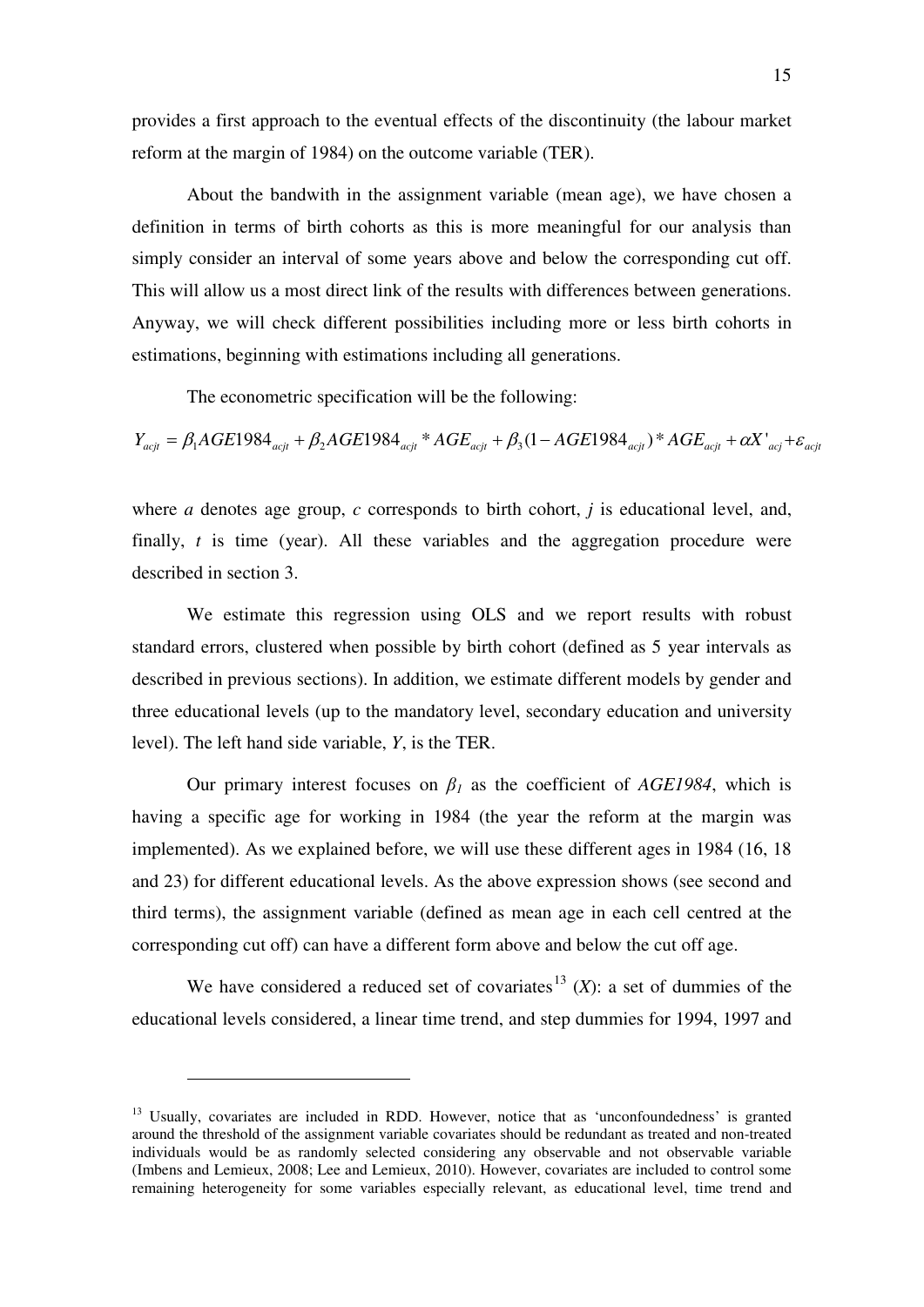2006. The expected effect of education is a decrease in the TER when educational level increases. The rationale is that with a higher educational level workers are potentially more productive and more valuable for firms and, therefore, more suitable to sign an open-ended contract. We introduce step dummies in the three years previously mentioned to control for effects related with the legal regulation changes of these years, as some of them tried to affect to the relative use of temporary contracts (as we explained in the second section). However, these dummies are only controls and they are not a proper evaluation for the effects of such reforms.

A common issue in RDD is that the results can be sensible to the specification of the model. This is the reason because some authors propose the use non-parametric models when using an RDD (Lee and Lemieux, 2010). We have estimated some nonparametric models and we will comment such results later $14$ .

Finally, as behaviour and outcomes of men and women in the labour market are markedly different, models have been estimated separately by gender.

## *4.2 Results and discussion*

 $\overline{a}$ 

We have to sets of results. The first one (Table 1) shows the estimations including all generations and clustering by 12 birth cohorts. The second one (Table 2) includes the results considering only the closest cohorts to the corresponding cut off, but without clustering (because of the small number of clusters).

Now, we comment Table 1. The above panel corresponds to males. Considering the 16 years cut off, the impact of the reform of 1984 ranges from an increase of 3.9 percentage points (pp) in TER for the full sample and for those with lower educational level to an increase of 3.9 pp in TER for. The effect is stronger for secondary and university level for the 18 years cut off: a TER increase of 4.1 pp and 5.6 pp, respectively. Finally, the threshold of 23 years shows a smaller impact of 3.3 pp on the TER of males with university level. Therefore, in general the reform increased the job instability of cohorts entering into the labour market after the reform. To have a reference point to evaluate the meaning of these coefficients is useful to have a look

before-after regulation changes in our case. Anyway, covariates should not have a discontinuity around the threshold (Lee and Lemieux, 2010). For the educational level, we have checked this continuity assumption with our data using graphs. They are available upon request.

<span id="page-16-0"></span> $14$  The non-parametric results are not included in the text but they are available upon request.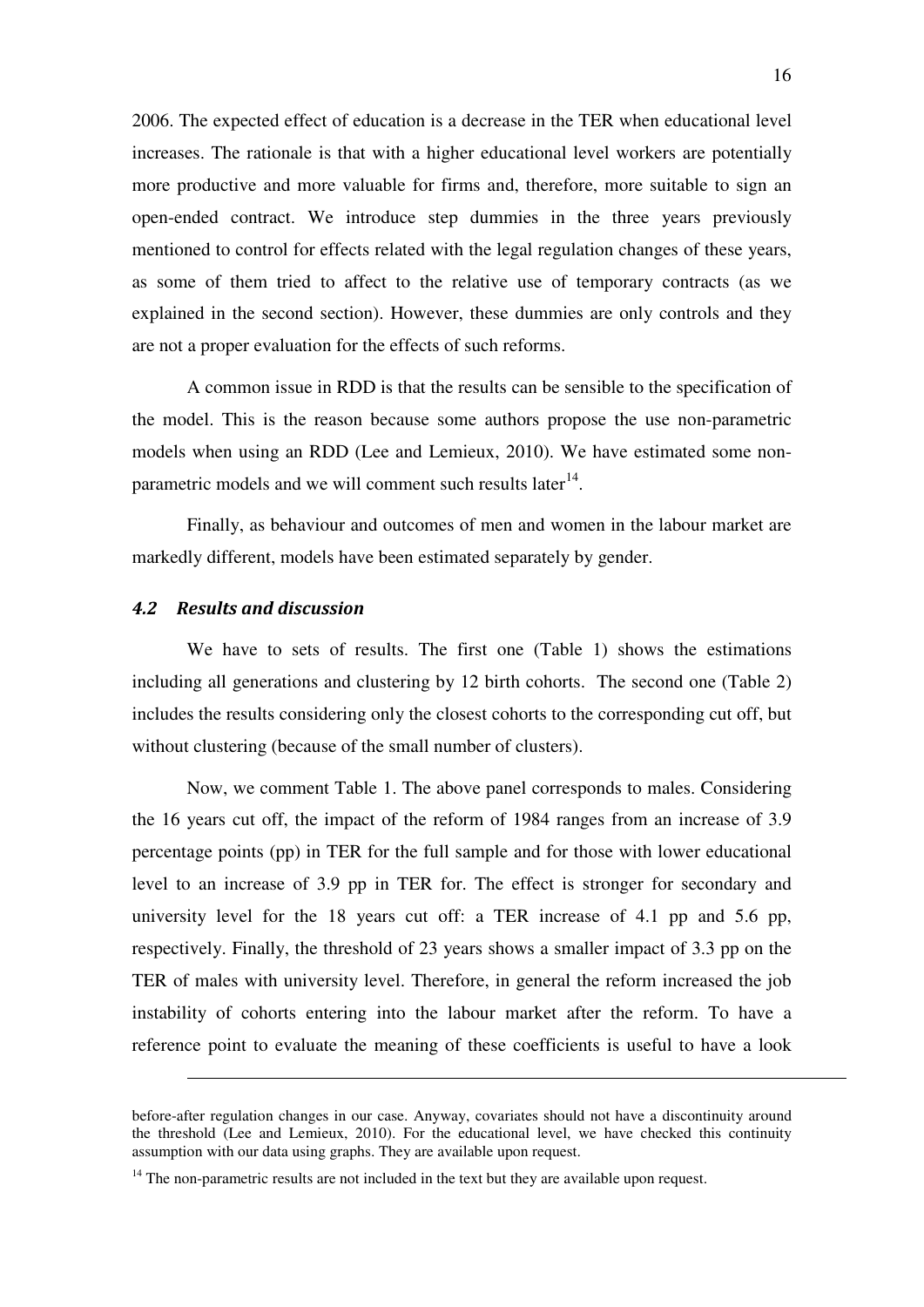again to Figure 1. This Figure shows that for all men the observed TER was around 30 percent for the most part of the decades of 1990s and 2000s. Therefore, although the estimated effects are not negligible (and for the 18 years cut off of university males it reaches 5.6 pp) they do not seem really large. A remarkable feature of these results is that the lowest educational level does not show a clearly higher effect and even it is lower than the most part of the estimated coefficients for the secondary and university level. At the same time in the first column, the estimation for all individuals, the lowest educational level has a fixed effect of 14.2 pp respect to the other two educational levels. Both types of results are not contradictory. While having up to the mandatory educational level increases TER in 14.2 pp respect to the other two educational levels, younger cohorts up to the mandatory level have a TER 3.9 pp higher than older cohorts up to the mandatory educational level. In a complementary way, although the university level is related with a lower TER (and higher job stability) respect to be below the secondary level, younger cohorts with university level have a higher TER than older cohorts with a university degree. In other words, they have higher job instability than their older counterparts.

For females (second panel of Table 1), the impact of the 1984 reform is only statistically significant for those with university level. For this group of women the reform increased their TER from 5.1 pp to 6.7 pp (23 years and 18 years cut off, respectively). Also for women, the reform increased job instability for younger cohorts respect to older cohorts of women with a university level, although they have more job stability than women below the secondary level (as the estimation of the first column shows). However, for the rest of women the reform does not create a significant difference in TER between younger and older cohorts.

As we explained in previous section, the effects of the discontinuity should be also checked considering data around the cut off. Table 2 shows the results considering exclusively 2 cohorts, 1961-65 and 1966-70, with the exception of individuals with a university degree considering the cut off of 23 years. For this last case, the two cohorts are 1956-60 and 1961-65, to have one cohort in both sides of the corresponding cut off.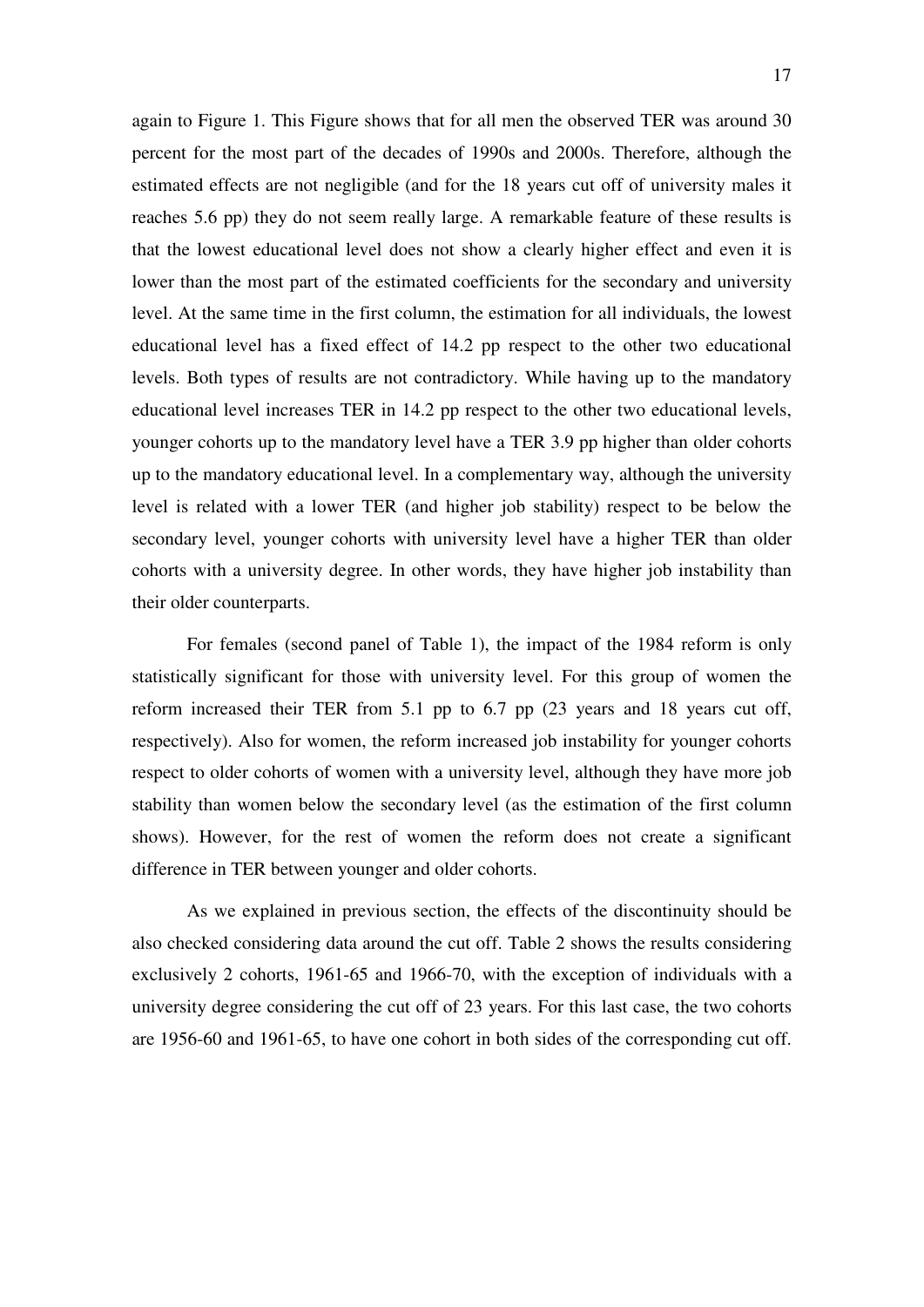In these estimations, standard errors are robust but they are not clustered by cohorts as we are only considering two cohorts $^{15}$  $^{15}$  $^{15}$ .

The estimated effects shown in Table 2 are smaller than those reported in Table 1. In special, for those with a university degree the estimated effect is very close to zero  $(0.66 \text{ pp}$  for men and  $0.91 \text{ pp}$  for women)<sup>[16](#page-18-1)</sup>. For males, the effect is an increase of 2.38 pp for those up to the mandatory educational level, and an increase from 3.37 to 3.62 pp for the secondary level (cut off of 16 and 18, respectively). For women, the estimated effect is negative but rather small (-1.44 pp) and positive for the cut off of 18 years for those with secondary level (2.88 pp).

Thanks to Figures 7 (males) and 8 (females) we can compare the observed change in mean TER for different cohorts with the size of estimated effects related with the labour market reform at the margin. The black vertical line divides cohorts considered in estimations for the two lower educational levels and the grey vertical line does the same for the university level. For the lowest educational level and secondary education, the observed difference in the mean TER between 1961-65 and 1966-70 cohorts is around the double of the change strictly linked with the labour market reform (for both genders). However, the observed difference in the mean TER between 1956- 60 and 1961-65 for individuals with university education is slightly below 10 pp (for both genders) but the estimated change in TER comparing both cohorts attributed to the labour market reform at the margin is below 1 pp.

Definitely, these results as a whole do not support the view that the labour market reform at the margin has created a key difference among generations leaving younger cohorts in a sort of 'permanent trap' of precariousness. On the contrary, our results show that in the worst case the reform might explain an increase in the mean TER of younger generations of slightly below 4 pp for cohorts with secondary level strictly around the implementation of the reform. In special for the case of people with university level the observed differences in mean TER between cohorts are mainly

<span id="page-18-0"></span><sup>&</sup>lt;sup>15</sup> Because of cells' weighting jointly with the lack of clustering all coefficients in Table 2 are statistically significant. Therefore, the precision of estimations of Tables 1 and 2 are not strictly comparable.

<span id="page-18-1"></span><sup>&</sup>lt;sup>16</sup> Considering the other cut offs, the largest effect is for the cut off of 18 years (3.22 pp for men and 4.96 for women).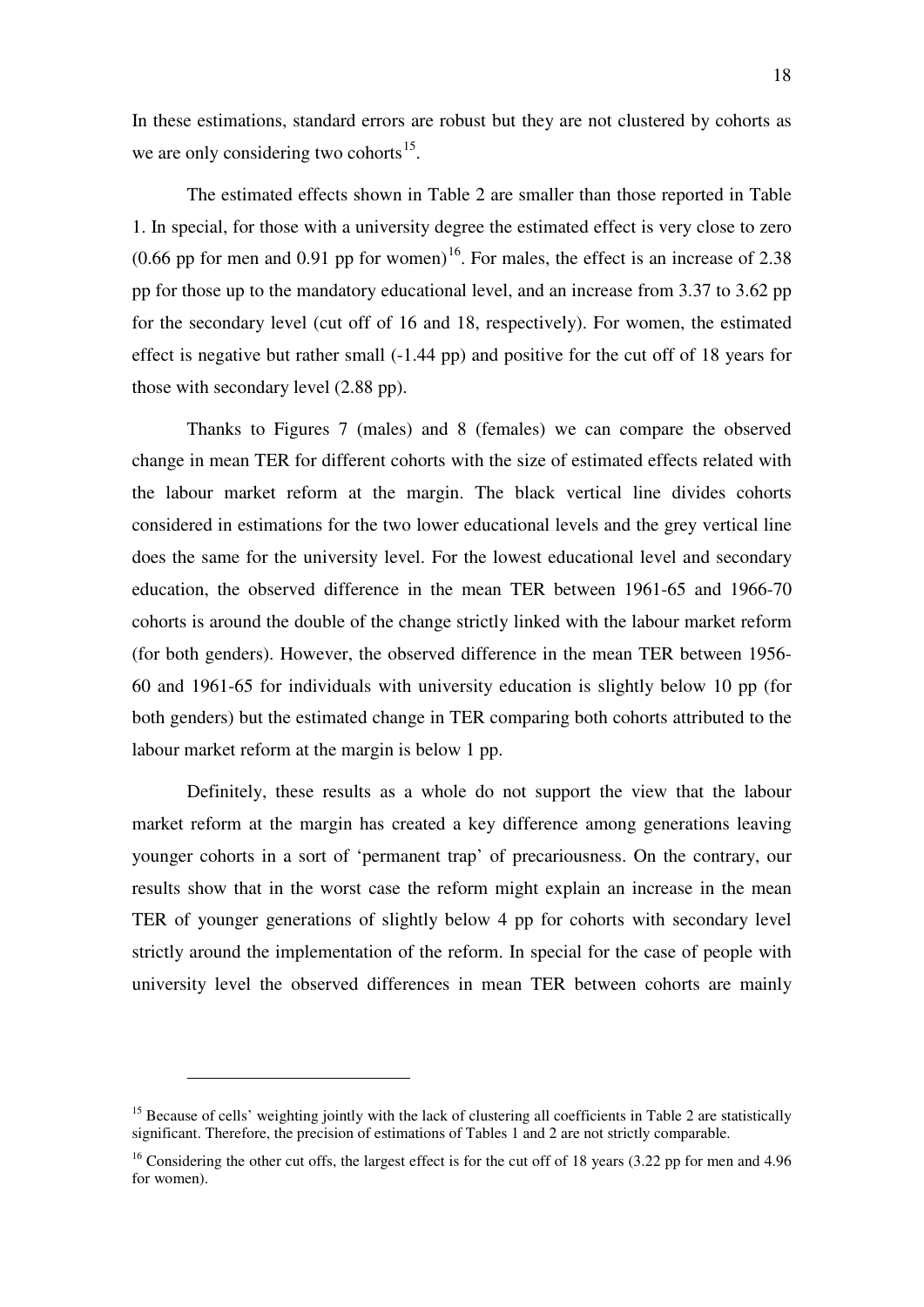related with differences in the characteristics of the cohorts and not with the reform at the margin.

Finally, as a robustness check, we have estimated non-parametric models $^{17}$  $^{17}$  $^{17}$  (not reported here but available upon request). In these estimations, the bandwiths are narrower<sup>[18](#page-19-1)</sup> than those considered in estimations shown in Tables 1 and 2. The effect of the labour market reform at the margin is either non significant or slightly negative (but always very close to zero) for the mandatory educational level and the secondary level. For the university level, the estimated effect of the reform was positive and around 2 pp. Therefore, although non-parametric models provide results a bit different than those obtained with the lineal models of Tables 1 and 2, they do not change the main conclusion for those with university level, as the effect of the labour market reform at the margin is very low compared to the observed difference shown in Figures 7 and 8. However, these non-parametric results do not compare different cohorts (as we wanted) but cells inside a specific narrower bandwith around the corresponding cut off, and therefore they do not have an interpretation in terms of birth cohorts as the rest of our results.

## **5 Conclusions**

 $\overline{a}$ 

In this research we have analysed the incidence of temporary employment across generations and the long-term impact of a labour market reform easing the use of temporary contracts by firms. Our data come from Spain where this type of labour market reform was implemented in 1984 and where the temporary employment rate has been among the highest in Europe in the last two decades. We evaluate the impact of this reform at the margin on different generations (defined as birth cohorts). As a reform at the margin only affects to those entering (or re-entering) into the labour market, we focus on the comparison of those entering into the labour market after the

<span id="page-19-0"></span> $17$  For our estimations we have used the 'rd' command for Stata developed by Nichols (2011). The 'rd' command allows estimating local linear regression models on both sides of the cut off, using a triangle kernel. In addition, we have also used the syntax programs provided by G. Imbens in his personal web page: (http://www.economics.harvard.edu/faculty/imbens/imbens.html), which is based in the notes by Fuji *et al.* (2009).

<span id="page-19-1"></span><sup>&</sup>lt;sup>18</sup> The default bandwidth of the command 'rd' is based on Fuji *et al.* (2009) to minimize MSE, or squared bias plus variance, in a sharp RD design.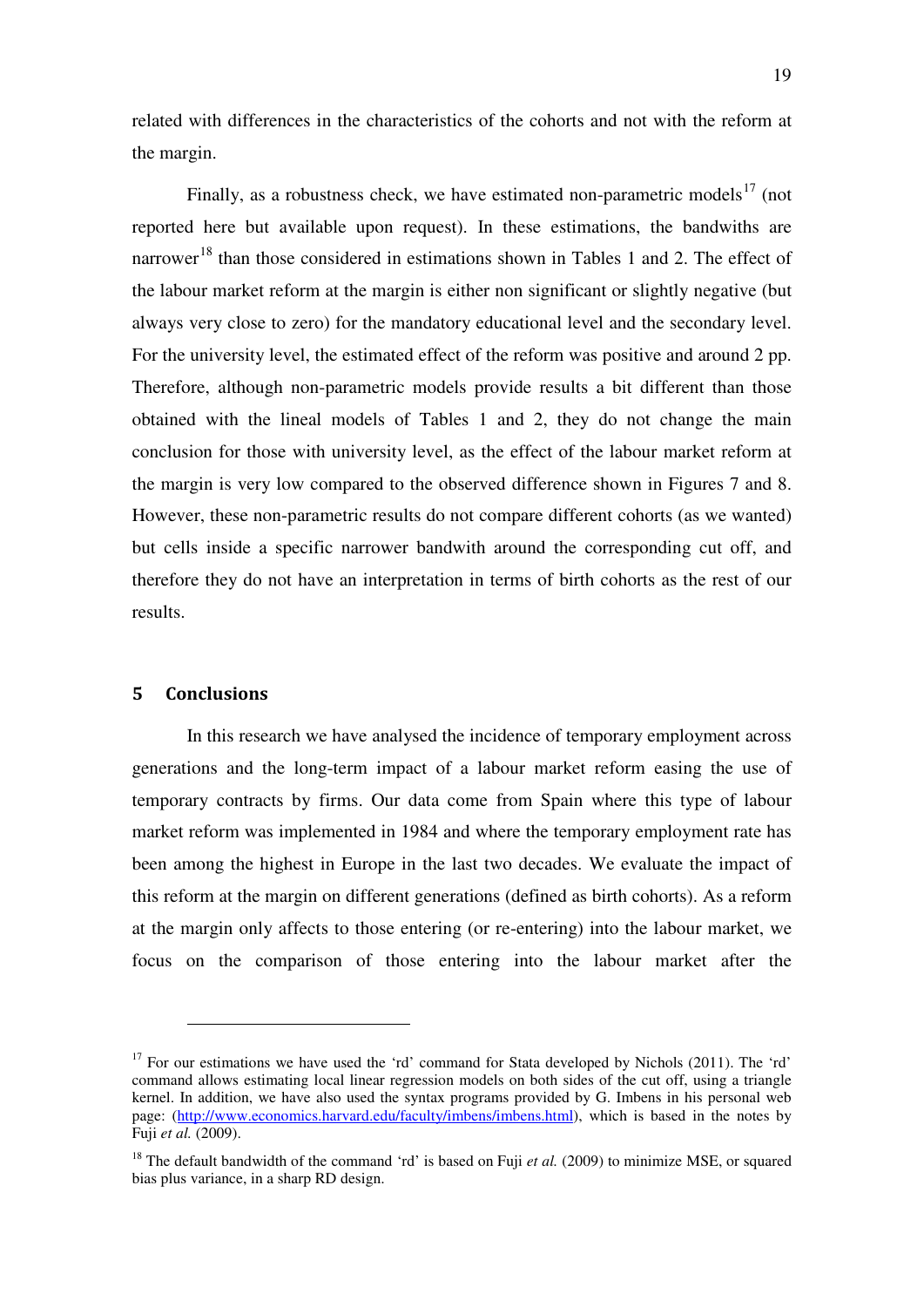implementation of the reform at the margin and those already in the labour market in 1984. Therefore, we are not providing a comparison before-after the reform nor a counterfactual of what would have happened without such reform, but a comparison of workers at the margin and workers only at the margin if they lose their job or have a delayed entry into the labour market.

For this evaluation we use micro-data of the Spanish Labour Force Survey to define artificial or synthetic birth cohorts from 1987 to 2010. We follow for this period 12 birth cohorts (defined as 5 years groups). There are relevant observed differences by gender, as women usually have a higher TER along their working lives almost irrespective of their birth cohort. Descriptive differences by educational level are remarkable. For those up to the mandatory educational level, the TER increased relatively rapidly after the implementation of the reform for older cohorts (those already in the labour market in 1984) and for those entering after the reform at the margin the TER was initially relatively high and slowly decreasing as age increases. For those with a university degree, TER remained almost unchanged for older cohorts after the reform, and although for younger cohorts the TER is very high at the beginning of their working life, it decreases at a faster pace as age increases.

Econometric estimations of the effect of the labour market reform at the margin are based on a regression discontinuity design. The discontinuity is the reform as it can be considered as exogenous respect to the behaviour of workers and firms. We define the cut off as the entering age into the labour market by educational level (16 for those up to the mandatory educational level, 18 for those with secondary level, and 23 for those with a university degree). The estimated impact on the mean TER for cohorts entering into the labour market after the legal change of 1984 is relatively small and it is not supportive of the view that the reform has heavily affected to younger generations creating a long-term relevant increase in TER along their working lives. Especially, this is not true for those with a university degree. Although for those with university level the observed difference between the cohort entering after the reform and the cohort already in the labour market is the largest one (around 10 percentage points), almost the whole difference is related with differences between both cohorts and not with the discontinuity created by the labour market reform at the margin of 1984. In the vicinities of the cut off of 23 years in 1984, the effect strictly related with the reform at the margin is 0.66 percentage points for males and 0.91 for females.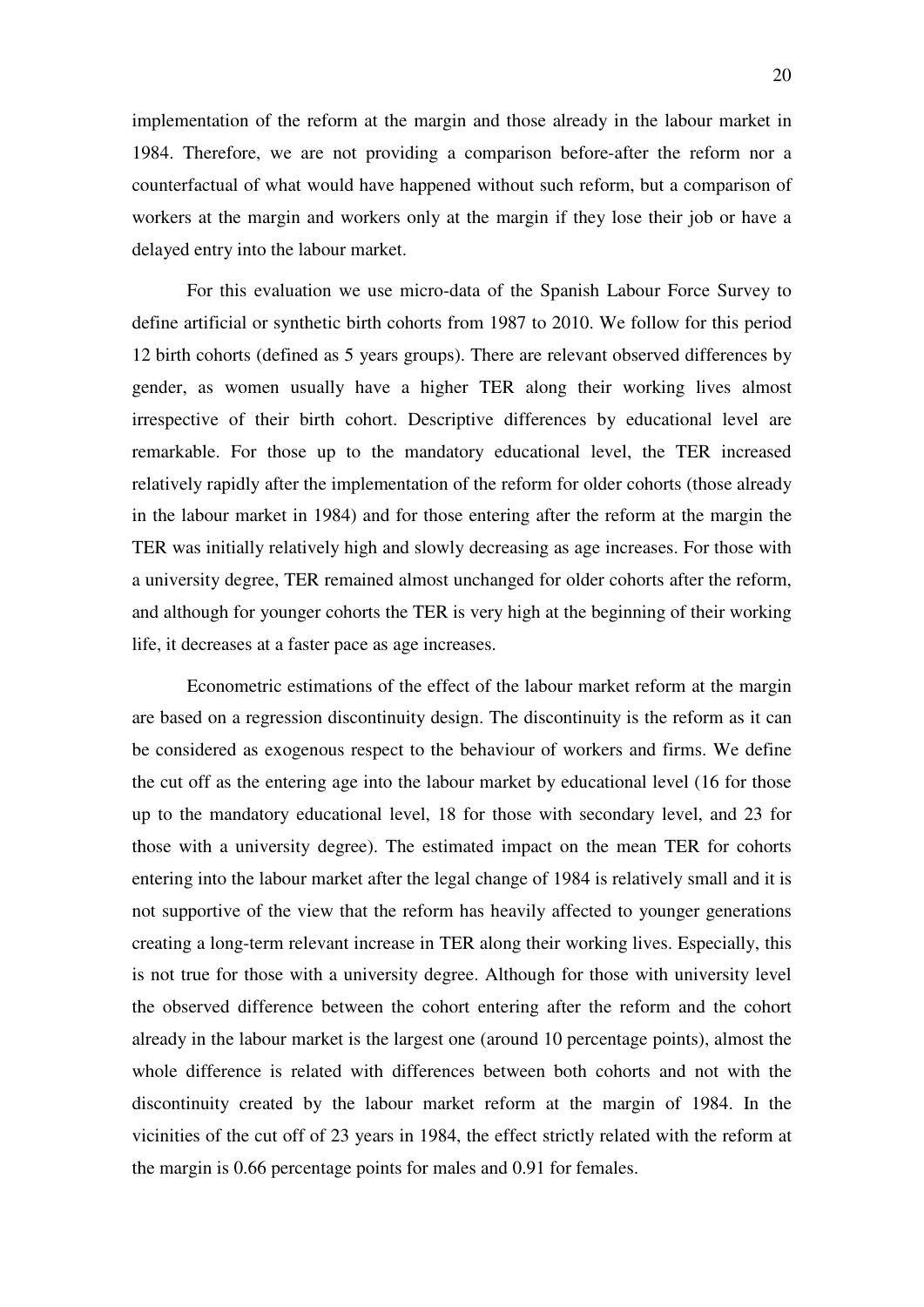Of course, these results do not support that this reform was 'good' or 'positive' for the welfare of individuals. That is a different question concerning a comparison of the observed results under the reform and a counterfactual scenario without such reform (or with a reform for all and not at the margin). Our results are based in comparisons with data obtained after the implementation of the reform for all cohorts. Therefore, our regression discontinuity analysis stresses that observed differences in mean TER for different cohorts (in special for those with university level) is mainly related with differences between cohorts entering after and before the implementation of the labour market reform at the margin of 1984 and not strictly with a heavy impact of the easier use of temporary contracts on younger cohorts.

## **References**

- Adsera, A. (2004): "Changing Fertility Rates in Developed Countries. The Impact of Labor Market Institutions", *Journal of Population Economics*, 17, pp. 17-43.
- Ahn, N. and Mira, P. (2001): "Job bust, baby bust: evidence from Spain." *Journal of Population Economics*, vol. 14(3), pp. 505–21.
- Alba, A. (1998): "How temporary is temporary employment in Spain." *Journal of Labor Research*, vol. 19, pp. 695-710.
- Albert, C., García-Serrano, C. and Hernanz, V. (2005): "Firm-provided training and temporary contracts." *Spanish Economic Review*, vol. 7 (1), pp. 67-88.
- Amuedo-Dorantes, C. (2000): "Work transitions into and out of involuntary temporary employment in a segmented market: evidence from Spain." *Industrial and Labour Relations Review*, vol. 53 (2), pp. 309-325.
- Amuedo-Dorantes, C., Malo, M.A. and Muñoz-Bullón, F. (2008): "The Role of Temporary Help Agency Employment on *Temp-to-Perm* Transitions." *Journal of Labor Research*, vol. 29(2), pp. 138-161.
- Barbieri, G. and Sestito, P. (2008): "Temporary workers in Italy: who are they and where they end up?" *Labour*, vol. 22 (1), pp. 127-166.
- Bentolila, S. and Dolado, J.J. (1994): "Labour flexibility and wages: lessons from Spain." *Economic Policy*, vol. 18, pp. 55-99.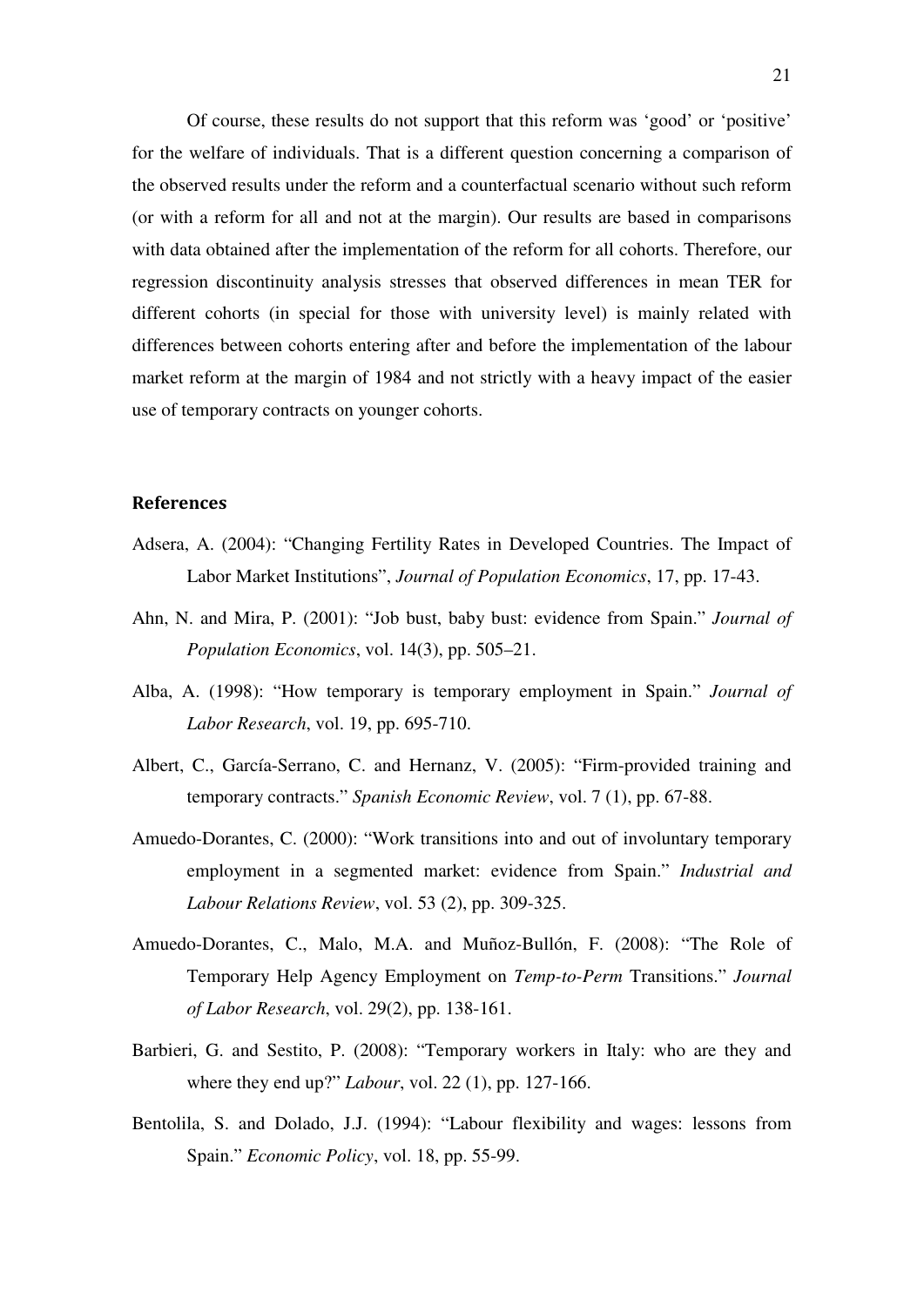- Billari, Francesco C. and Hans-Peter Kohler (2004). Patterns of low and lowest-low fertility in Europe. Population Studies, 58(2): 161–176.
- Blanchard, O. and Landier, A. (2002): "The perverse effects of partial labour market reform: fixed-term contracts in France." *The Economic Journal*, vol. 112, pp. 214-244.
- Boeri, T. (2009): "What Happened to European unemployment?" *De Economist,* 157, pp. 215-228.
- Booth, A., Francesconi, M. and Frank, J. (2002): "Temporary jobs: stepping stones or dead ends?" *The Economic Journal*, vol. 112, pp. 189-213.
- Dolado, J.J. and Malo de Molina, J.L. (1985): "Desempleo y rigidez del mercado de trabajo en España", *Boletín Económico*, september, Bank of Spain.
- Dolado, J.J., García-Serrano, C. and Jimeno, J. (2002): "Drawing Lessons from the Boom of Temporary Jobs in Spain", *The Economic Journal*, vol. 112, pp. 270- 295.
- Fina, L., Meixide, A. and Toharia, L. (1989): "Reregulating the labor market amid an Economic and political crisis: Spain" in Rosenberg, S. (ed.): *The State and The Labor Market*. Plenum Studies in work and industry.
- Fuji, D., Imbens, G. and Kalyanaraman, K. (2009). "Notes for Matlab and Stata Regression Discontinuity Software. Link: http://www.economics.harvard.edu/ faculty/imbens/files/rd\_software\_09aug4.pdf.
- García-Martínez, P. and Malo, M.A. (2007): "The Strategic Use of Dismissal Legislation: An Empirical Analysis Using Spanish Data." *European Journal of Law and Economics*, 23, 151-167.
- García-Pérez, J.I. and Rebollo, Y. (2006): "The use of permanent and temporary jobs across Spain regions: do unit labour cost differentials offer an explanation?" *Moneda y Crédito*, nº 223, pp. 85-126.
- Garrido, L. (1996): "La temporalidad: ¿pacto intergeneracional o imposición?, in La duración del contrato de trabajo, Madrid: Economic and Social Council of Madrid, pp. 47-90.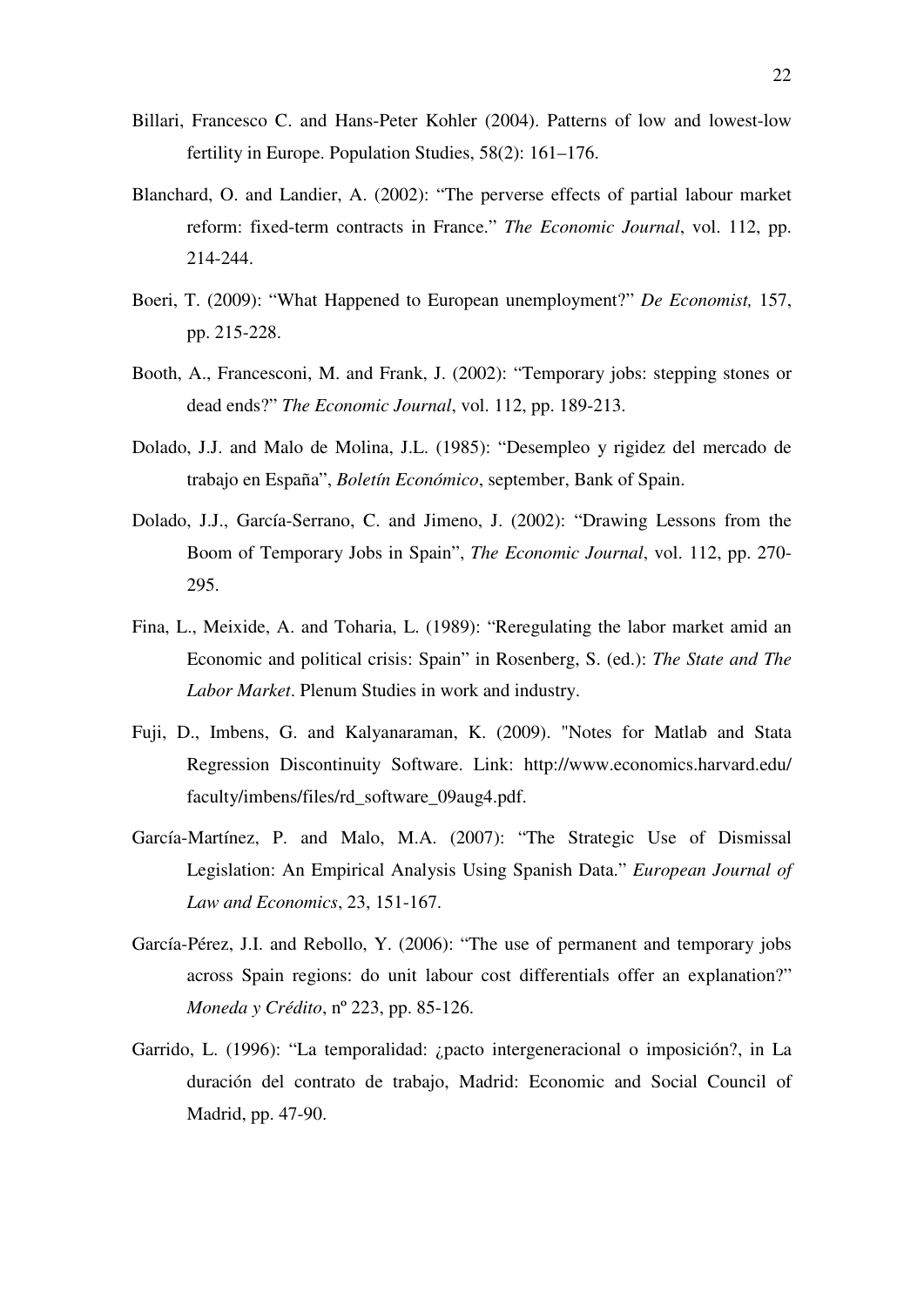- Garrido, L. and Chuliá, E. (2005): *Ocupación, formación y el futuro de la jubilación en España*, Madrid: Consejo Económico y Social (Spanish Economic and Social Council).
- Garrido, L. and Malo, M.A. (2005): "Postponement of Family Formation and Public Budget: Another Approach to Very Low Fertility in Spain", *Public Finance and Management*, 5(1), 152-177.
- Güell, M. and Petrongolo, B. (2007): "How binding are legal limits? Transitions from temporary to permanent work in Spain". *Labour Economics*, vol. 14 (2), pp. 153-183.
- Guadalupe, María, (2003): The hidden costs of fixed term contracts: The impact on work accidents, *Labour Economics*, vol. 10 (3), pp. 338-358.
- Holmlund, B. and Storrie, D. (2002): "Temporary Work in Turbulent Times: The Swedish Experience", *The Economic Journal*, 112: 245-269.
- Imbens, G. and Kalyanaraman, K. (2009). "Optimal Bandwidth Choice for the Regression Discontinuity Estimator," NBER Working Paper # 14726.
- Imbens, G. and Lemieux, T. (2008). "Regression Discontinuity Designs: A Guide to Practice," *Journal of Econometrics*, 142 (2): 615–635.
- Kahn, L.M. (2007): "The Impact of Employment Protection Mandates on Demographic Temporary Employment Patterns: International Microeconomic Evidence", *Economic Journal*, 117 (June), F333-F356.
- Kugler, A., Jimeno, J.F. and Hernanz, V. (2002): "Employment Consequences of Restrictive Permanent Contracts: Evidence from Spanish Labor Market Reforms." IZA discussion papers, nº 657.
- Lee, D.S. (2008). "Randomized Experiments from Non-random Selection in U.S. House Elections," *Journal of Econometrics*, February 2008, 142 (2), 675–697.
- Lee, D.S. and Lemieux, T. (2010). "Regression Discontinuity Designs in Economics," *Journal of Economic Literature*, 48(2): 281-355.
- Malo, M.A. and Toharia, L. (2008): "The Automatic Nature of Dismissals in Spain: Dismissal-at-will under Civil Law." Chapter in Walter R. Levin (ed.), *Political Economy Research Focus*, Nova Science Publishers, New York, pp 109-119.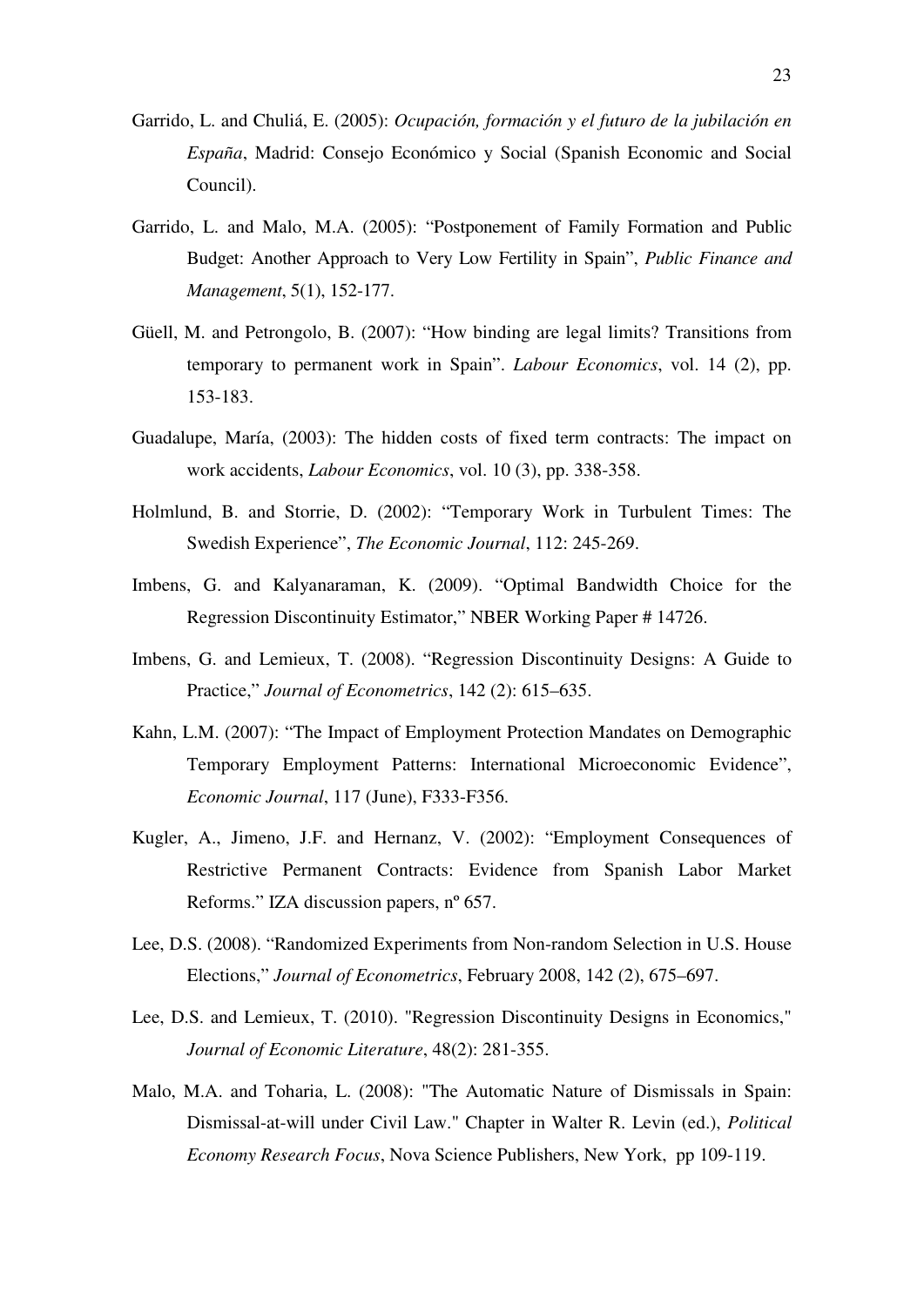- McGrath, D.M. and Keister, L.A. (2008): "Employment on Asset Accumulation Processes." *Work and Occupations*, vol. 35 (2), pp. 196-222.
- Nichols, A. (2011). "rd 2.0: Revised Stata module for regression discontinuity estimation". Link: http://ideas.repec.org/c/boc/bocode/s456888.html
- OECD (1998): *Employment Outlook*. Paris.
- Rosenbaum, P., and Rubin, D. (1983). "The central role of the propensity score in observational studies for causal effects". *Biometrika*, 70, 41–55.
- Segura, J., Durán, F., Toharia, L. and Bentolila, S. (1991): *Análisis de la contratación temporal en España*. Ministerio de Trabajo y Asuntos Sociales. Madrid.
- Toharia, L. (1998): *El mercado de trabajo en España* (dir). McGraw Hill, Madrid.
- Toharia, L. and Cebrián, I. (2007): *La temporalidad en el empleo: Atrapamiento y trayectorias*, Ministerio de Trabajo y Asuntos Sociales, Madrid.
- Toharia, L., Cruz, J., Albert, C., Calvo, J., Cebrián, I., García Serrano, C., Hernanz, V., Malo, M. A. and Moreno, G. (2005). *El problema de la temporalidad en España: un diagnóstico.* Madrid: Spanish Ministry of Employment.
- Toharia, L. and Malo, M.A. (2000): "The Spanish Experiment: Pros and Cons of the flexibility at the margin", in G. Esping-Andersen and M. Regini (eds.), *Why deregulate? Dilemmas of labor market reform in Europe*, Oxford, Oxford University Press, 307-335.
- Wasmer, E. (1999): "Compensation for Jobs in a Growing Economy and the Emergence of Dualism in Employment", *Economic Journal*, nº 109, pp. 349-371.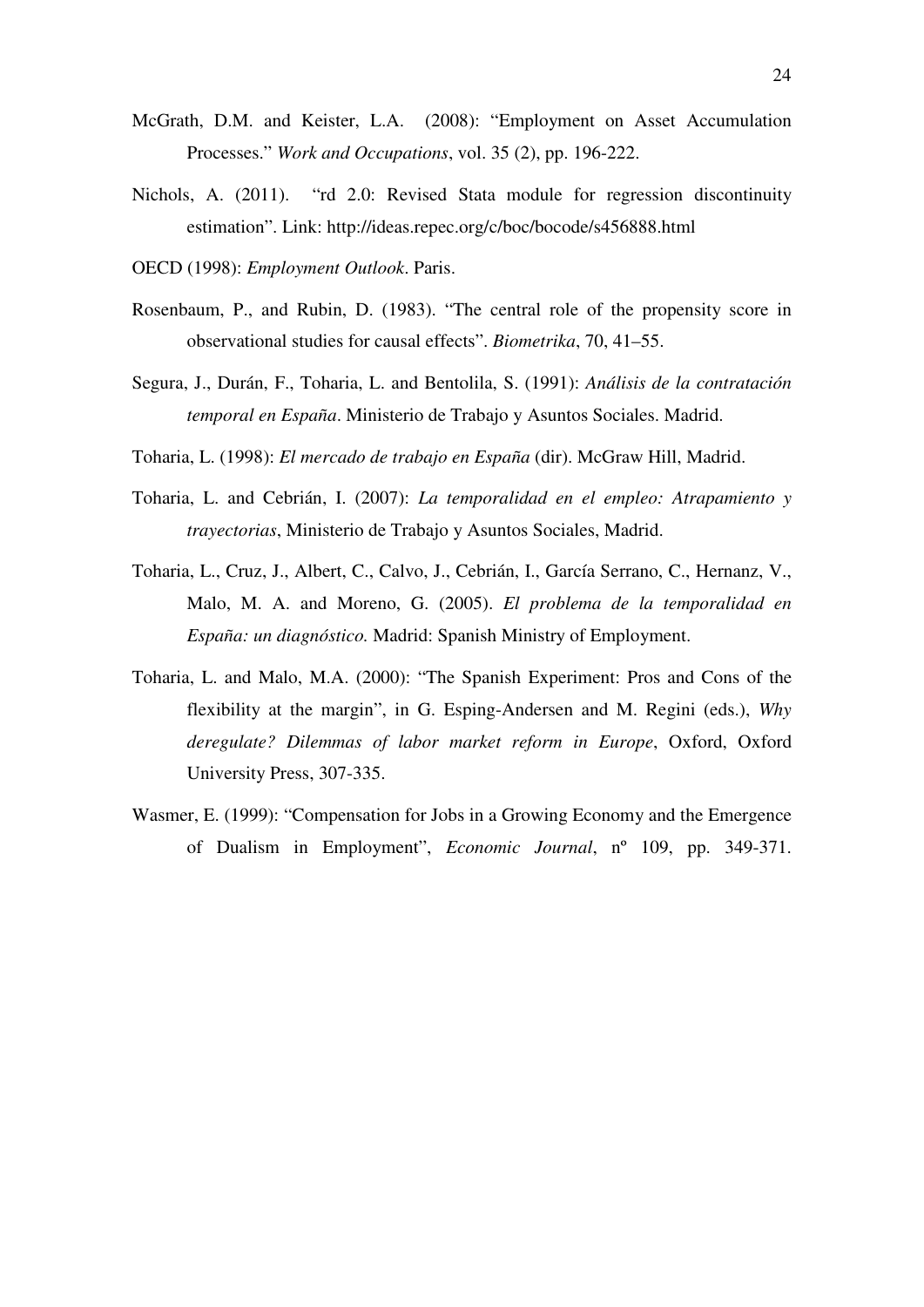| <b>MALES</b>                       | <b>ALL</b> |         | EDUC1     |            | EDUC <sub>2</sub> |           | EDUC2     |                | EDUC3       |             | EDUC3     |            | EDUC3     |         |
|------------------------------------|------------|---------|-----------|------------|-------------------|-----------|-----------|----------------|-------------|-------------|-----------|------------|-----------|---------|
| Cut off: 16 years in 1984          | 0.039      | $\gg$   | 0,039     | $\ast\ast$ | 0,038             | ***       |           |                | 0.058       | ***         |           |            |           |         |
| Cut off: 18 years in 1984          |            |         |           |            |                   |           | 0,041     | $* * *$        |             |             | 0,056     | $\ast\ast$ |           |         |
| Cut off: 23 years in 1984          |            |         |           |            |                   |           |           |                |             |             |           |            | 0.033     | $***$   |
| $Age*(1-Cut off)$                  | $-0.009$   | ***     | $-0.009$  | ***        | $-0.009$          | ***       | $-0.009$  | ***            | $-0.009$    | ***         | $-0.009$  | $* * *$    | $-0,007$  | $* * *$ |
| $Age*(Cut off)$                    | 0.010      | ***     | 0.004     | ***        | 0.010             | ***       | 0.011     | ***            | $0.019$ *** |             | 0.018     | ***        | 0,018     | $***$   |
| Educ1: Up to mandatory educ. level | 0,142      | ***     |           |            |                   |           |           |                |             |             |           |            |           |         |
| Educ2: Secondary level             | $-0.003$   |         |           |            |                   |           |           |                |             |             |           |            |           |         |
| Linear time trend                  | $-0,007$   | ***     | $-0.006$  | $* * *$    | $-0.008$          | $* * *$   | $-0.008$  | ***            | $-0.009$    | ***         | $-0.009$  | $* * *$    | $-0.009$  | $* * *$ |
| Reform $1994$ $(1=Yes)$            | 0,065      | $***$   | 0,073     | $***$      | 0,046             |           | 0.046     |                | 0,045       |             | 0,045     |            | 0,045     |         |
| Reform $1997$ ( $1 = Yes$ )        | $-0,026$   |         | $-0.028$  | $\ast\ast$ | $-0.023$          |           | $-0.024$  |                | $-0.013$    |             | $-0.014$  |            | $-0.014$  |         |
| Reform $2006$ $(1=Yes)$            | $-0.038$   | ***     | $-0.045$  | $* * *$    | $-0.023$          |           | $-0.023$  |                | $-0.032$    |             | $-0.031$  |            | $-0.032$  |         |
| Constant                           | 0,290      | ***     | 0,423     | $***$      | 0,309             | $***$     | 0,284     | $***$          | 0,305       | ***         | 0,275     | $***$      | 0,201     | $* * *$ |
| R2                                 | 0,7804     |         | 0,8119    |            | 0,7256            |           | 0,7302    |                | 0,729       |             | 0,7372    |            | 0.7505    |         |
| N                                  | 607665     |         | 351019    |            | 152004            |           | 152004    |                | 104642      |             | 104642    |            | 104642    |         |
| <b>FEMALES</b>                     | <b>ALL</b> |         | EDUC1     |            | EDUC <sub>2</sub> |           | EDUC2     |                | EDUC3       |             | EDUC3     |            | EDUC3     |         |
| Cut off: 16 years in 1984          | 0,0365     |         | 0,0344    |            | 0,0014            |           |           |                | $0,0586$ ** |             |           |            |           |         |
| Cut off: 18 years in 1984          |            |         |           |            |                   |           | 0.0208    |                |             |             | 0.0696    | ***        |           |         |
| Cut off: 23 years in 1984          |            |         |           |            |                   |           |           |                |             |             |           |            | 0,0515    | $* * *$ |
| Age*(1-Cut off)                    | $-0.0102$  | ***     | $-0,0083$ | ***        | $-0.0120$         | ***       | $-0.0116$ | $\ast\ast\ast$ | $-0.0140$   | ***         | $-0.0129$ | ***        | $-0,0098$ | ***     |
| $Age*(Cut off)$                    | 0,0106     | ***     | 0,0009    |            | 0,0080            | ***       | 0,0075    | ***            | 0,0184      | ***         | 0,0181    | ***        | 0,0199    | ***     |
| Educ1: Up to mandatory educ. level | 0,1185     | $***$   |           |            |                   |           |           |                |             |             |           |            |           |         |
| Educ2: Secondary level             | $-0,0049$  |         |           |            |                   |           |           |                |             |             |           |            |           |         |
| Linear time trend                  | $-0,0069$  | ***     | $-0.0047$ | $* * *$    | $-0.0063$         | $*\ast$   | $-0,0063$ | $\ast\ast$     | $-0.0107$   | ***         | $-0.0108$ | ***        | $-0.0106$ | $***$   |
| Reform $1994$ ( $1 = Yes$ )        | 0,0493     | $*\ast$ | 0,0577    | $***$      | 0,0520            | $\approx$ | 0.0512    | $\ast$         | 0,0290      |             | 0,0286    |            | 0.0299    |         |
| Reform 1997 (1=Yes)                | $-0.0215$  |         | $-0.0363$ | ***        | $-0,0267$         |           | $-0.0268$ |                | 0,0070      |             | 0,0059    |            | 0,0074    |         |
| Reform $2006$ $(1=Yes)$            | $-0,0279$  | $\ast$  | $-0.0215$ | $* * *$    | $-0.0253$         |           | $-0.0245$ |                | $-0.0360$   |             | $-0.0346$ |            | $-0.0374$ |         |
| Constant                           | 0,3685     | $***$   | 0,4514    | $* * *$    | 0,3832            | $* * *$   | 0,3542    | $\ast\ast\ast$ | 0,4229      | $*\ast\ast$ | 0,3804    | $***$      | 0,2776    | $***$   |
| R2                                 | 0,7134     |         | 0,7785    |            | 0,7319            |           | 0,7333    |                | 0,8149      |             | 0,8231    |            | 0,8330    |         |
| N                                  | 368249     |         | 156096    |            | 100433            |           | 100433    |                | 111720      |             | 111720    |            | 111720    |         |

# **Table 1. Regression Discontinuity results on the TERajct (weighted data and clustered errors by 12 birth cohorts).**

\*\*\* Signifies statistically different from zero at the 1% level or better, \*\*at the 5% level or better and \*at the 10% level or better. Reform variables are step dummies (1=year of the reform onwards). a: age group, j: educational level, c: birth-cohort (generation), t: time (year). EDUC3: University educational level.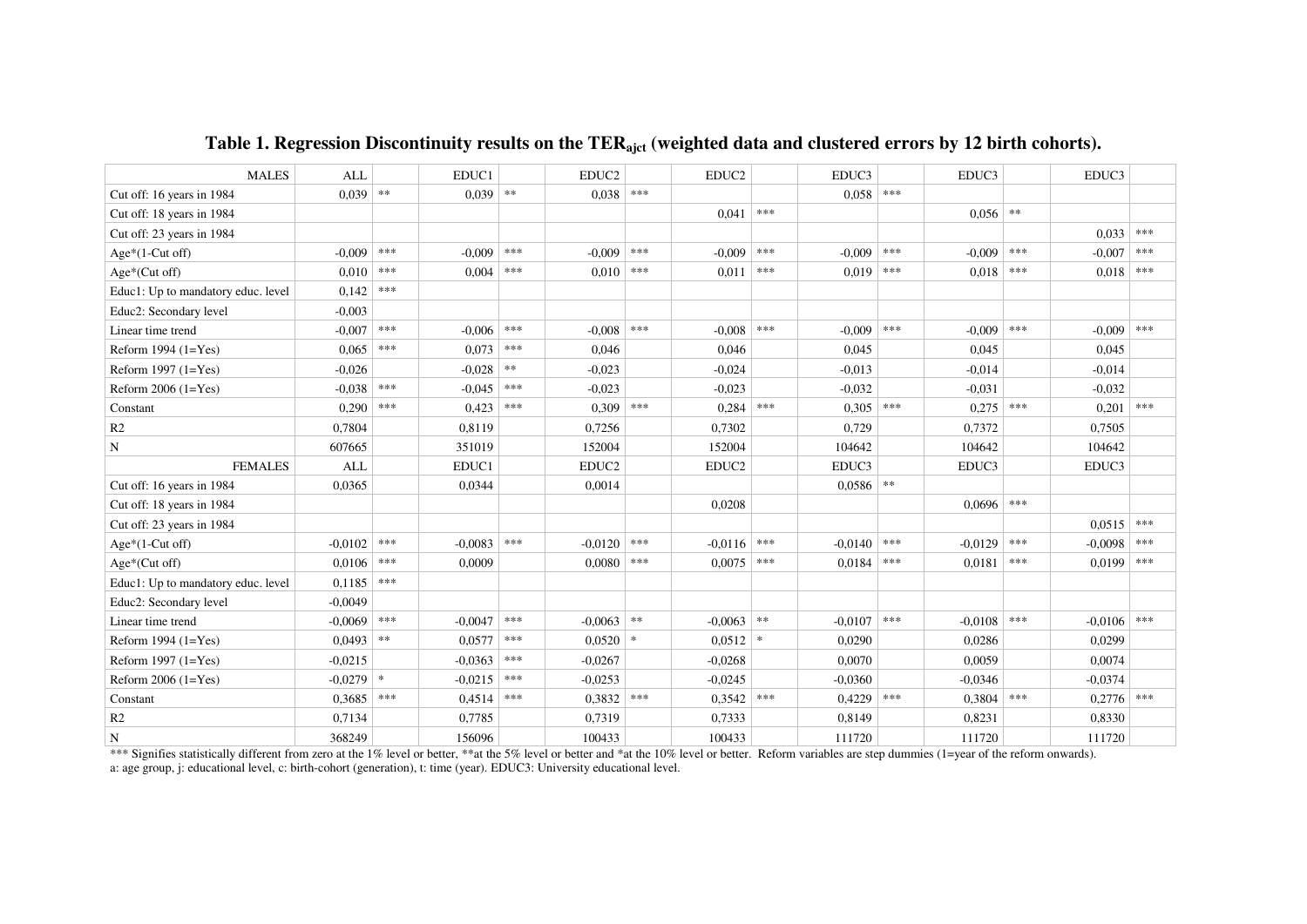| <b>MALES</b>                       | <b>ALL</b> | EDUC1     | EDUC2     | EDUC2     | EDUC3     | EDUC3     | EDUC3*    |
|------------------------------------|------------|-----------|-----------|-----------|-----------|-----------|-----------|
| Cut off: 16 years in 1984          | 0,0231     | 0,0238    | 0,0337    |           | 0,0051    |           |           |
| Cut off: 18 years in 1984          |            |           |           | 0.0362    |           | 0,0322    |           |
| Cut off: 23 years in 1984          |            |           |           |           |           |           | 0,0066    |
| $Age*(1-Cut off)$                  | $-0.0205$  | $-0.0199$ | $-0.0179$ | $-0.0163$ | $-0.0274$ | $-0.0233$ | $-0.0142$ |
| Age*(Cut off)                      | $-0.0129$  | $-0.0258$ | $-0,0122$ | 0,0060    | 0,0136    | 0,0170    | 0,0191    |
| Educ1: Up to mandatory educ. level | 0,1522     |           |           |           |           |           |           |
| Educ2: Secondary level             | $-0,0106$  |           |           |           |           |           |           |
| Linear time trend                  | $-0.0149$  | $-0.0130$ | $-0.0153$ | $-0.0153$ | $-0.0215$ | $-0,0215$ | $-0,0097$ |
| Reform $1994$ $(1=Yes)$            | 0,0511     | 0,0708    | 0,0252    | 0,0301    | 0,0197    | 0,0211    | $-0.0155$ |
| Reform 1997 (1=Yes)                | $-0,0581$  | $-0.0546$ | $-0,0565$ | $-0,0626$ | $-0,0619$ | $-0,0635$ | $-0,0224$ |
| Reform $2006$ $(1=Yes)$            | 0.0070     | $-0.0163$ | 0,0313    | 0.0325    | 0.0422    | 0.0424    | 0,0379    |
| Constant                           | 0,4785     | 0,5952    | 0,4757    | 0,4343    | 0,6083    | 0,5428    | 0,2661    |
| R2                                 | 0,8745     | 0,8504    | 0,8639    | 0,8591    | 0,8193    | 0,8199    | 0,7413    |
| ${\bf N}$                          | 164714     | 82448     | 53875     | 53875     | 28391     | 28391     | 33304     |
| <b>FEMALES</b>                     | <b>ALL</b> | EDUC1     | EDUC2     | EDUC2     | EDUC3     | EDUC3     | EDUC3*    |
| Cut off: 16 years in 1984          | $-0,0096$  | $-0.0144$ | $-0,0200$ |           | 0,0140    |           |           |
| Cut off: 18 years in 1984          |            |           |           | 0,0288    |           | 0.0496    |           |
| Cut off: 23 years in 1984          |            |           |           |           |           |           | 0,0091    |
| Age*(1-Cut off)                    | $-0.0205$  | $-0.0172$ | $-0.0153$ | $-0.0124$ | $-0.0306$ | $-0.0261$ | $-0.0181$ |
| Age*(Cut off)                      | 0,0040     | $-0.0056$ | 0,0065    | $-0,0004$ | 0,0043    | 0,0125    | 0,0208    |
| Educ1: Up to mandatory educ. level | 0,1105     |           |           |           |           |           |           |
| Educ2: Secondary level             | $-0,0048$  |           |           |           |           |           |           |
| Linear time trend                  | $-0,0122$  | $-0.0075$ | $-0.0114$ | $-0.0114$ | $-0.0197$ | $-0.0197$ | $-0,0102$ |
| Reform $1994$ $(1=Yes)$            | 0,0321     | 0,0503    | 0,0363    | 0.0365    | $-0,0064$ | $-0,0032$ | $-0.0375$ |
| Reform $1997$ $(1=Yes)$            | $-0.0378$  | $-0.0334$ | $-0.0570$ | $-0.0560$ | $-0.0158$ | $-0.0197$ | 0,0124    |
| Reform $2006$ $(1=Yes)$            | 0,0057     | $-0.0169$ | 0,0206    | 0,0195    | 0,0222    | 0,0229    | 0,0251    |
| Constant                           | 0,5242     | 0,5541    | 0,5022    | 0,4634    | 0,6631    | 0,5896    | 0,3320    |
| R2                                 | 0,7930     | 0,8354    | 0,7999    | 0,7997    | 0,8559    | 0,8571    | 0,8088    |
| N                                  | 118579     | 42697     | 39456     | 39456     | 36426     | 36426     | 38420     |

# **Table 2. Regression Discontinuity results on the TERajct (weighted data and robust standard errors; 2 birth cohorts).**

Robust standard errors. Weighted data. All coefficients are statistically significant. Reform variables are step dummies (1=year of the reform onwards).a: age group, j: educational level, c: birth-cohort (generation), t: time (year). EDUC3: University educational level.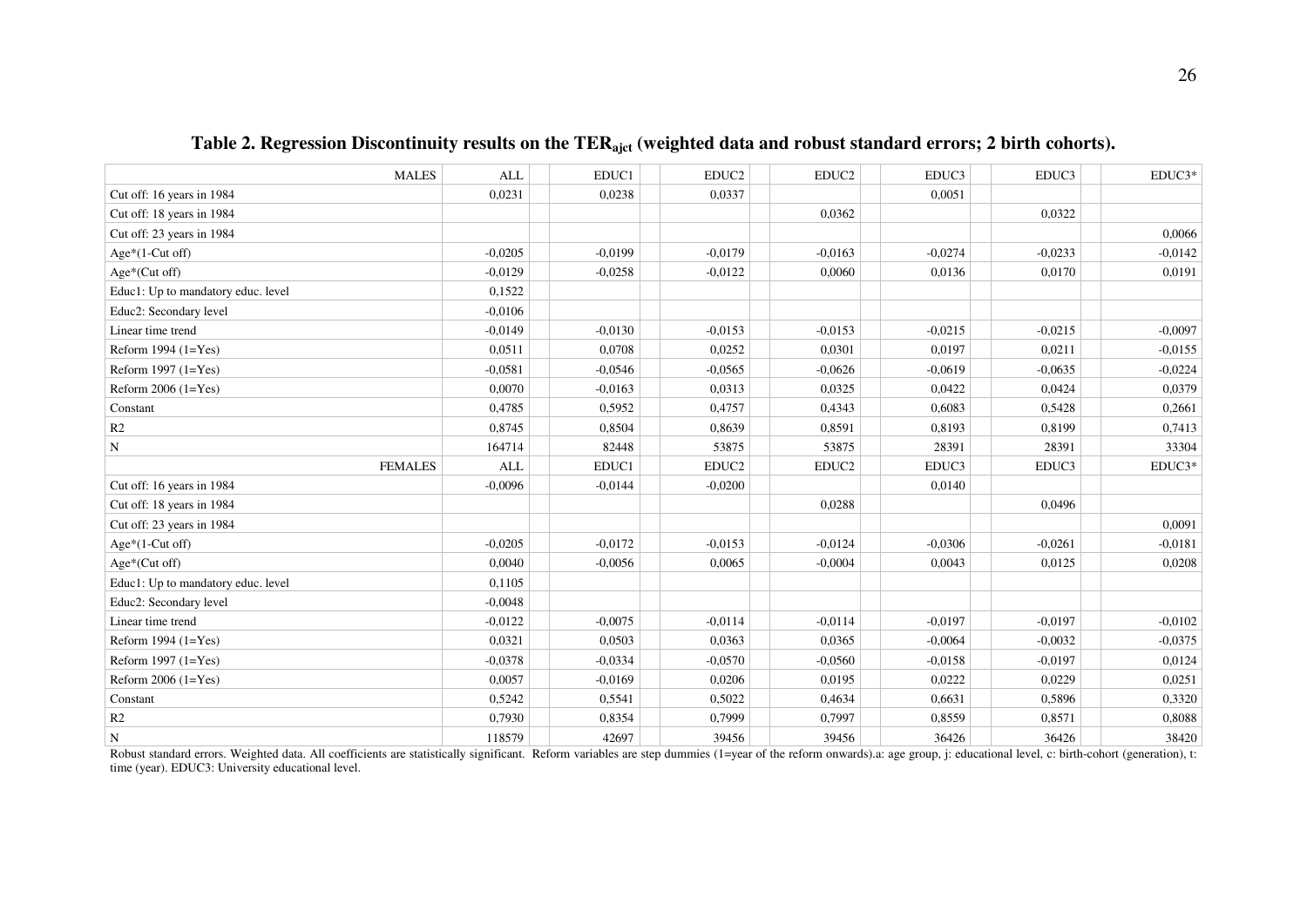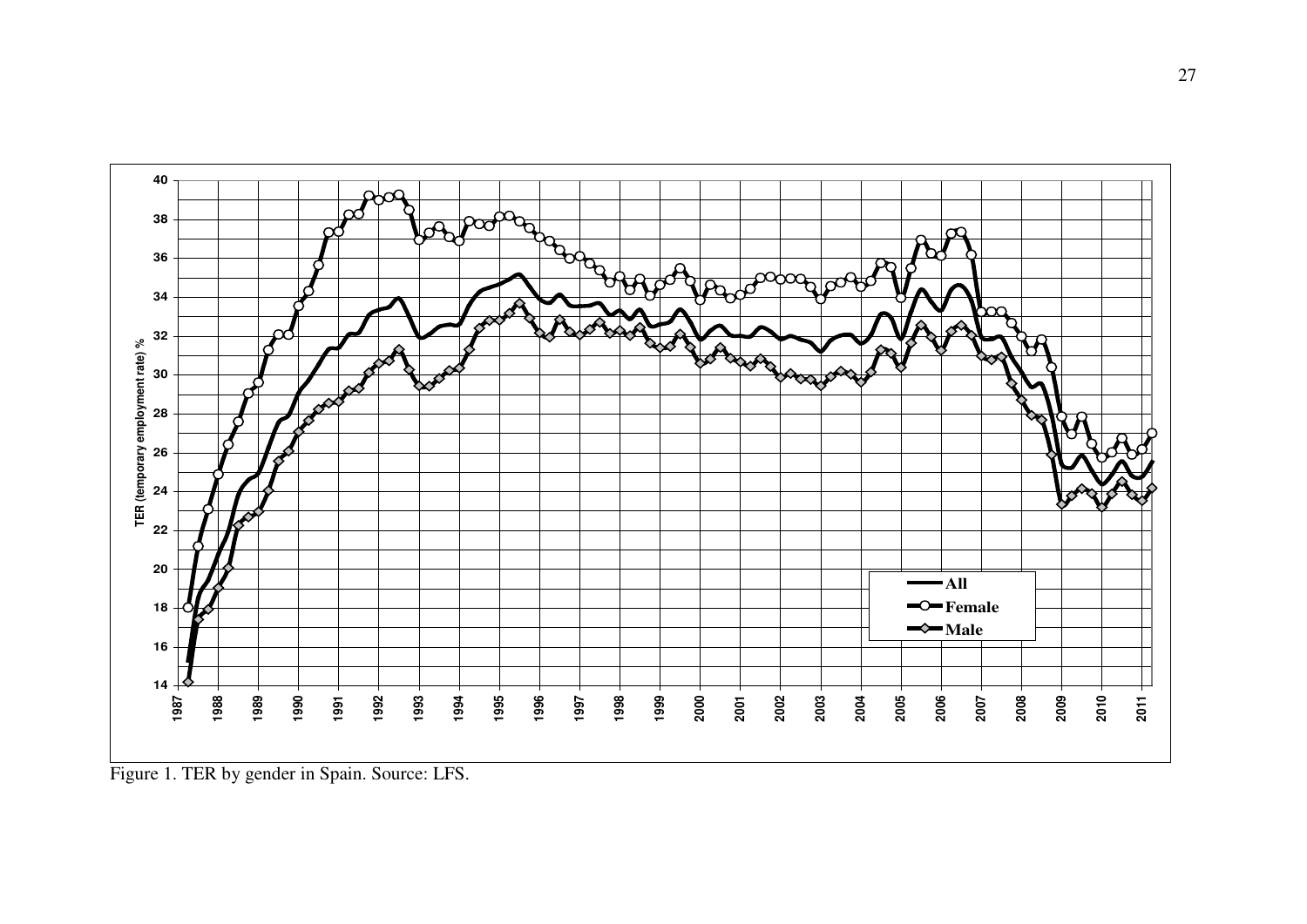

Figure 2. Temporary employment rate by generation (as five years birth cohort groups) and by age group, for males. Source: LFS.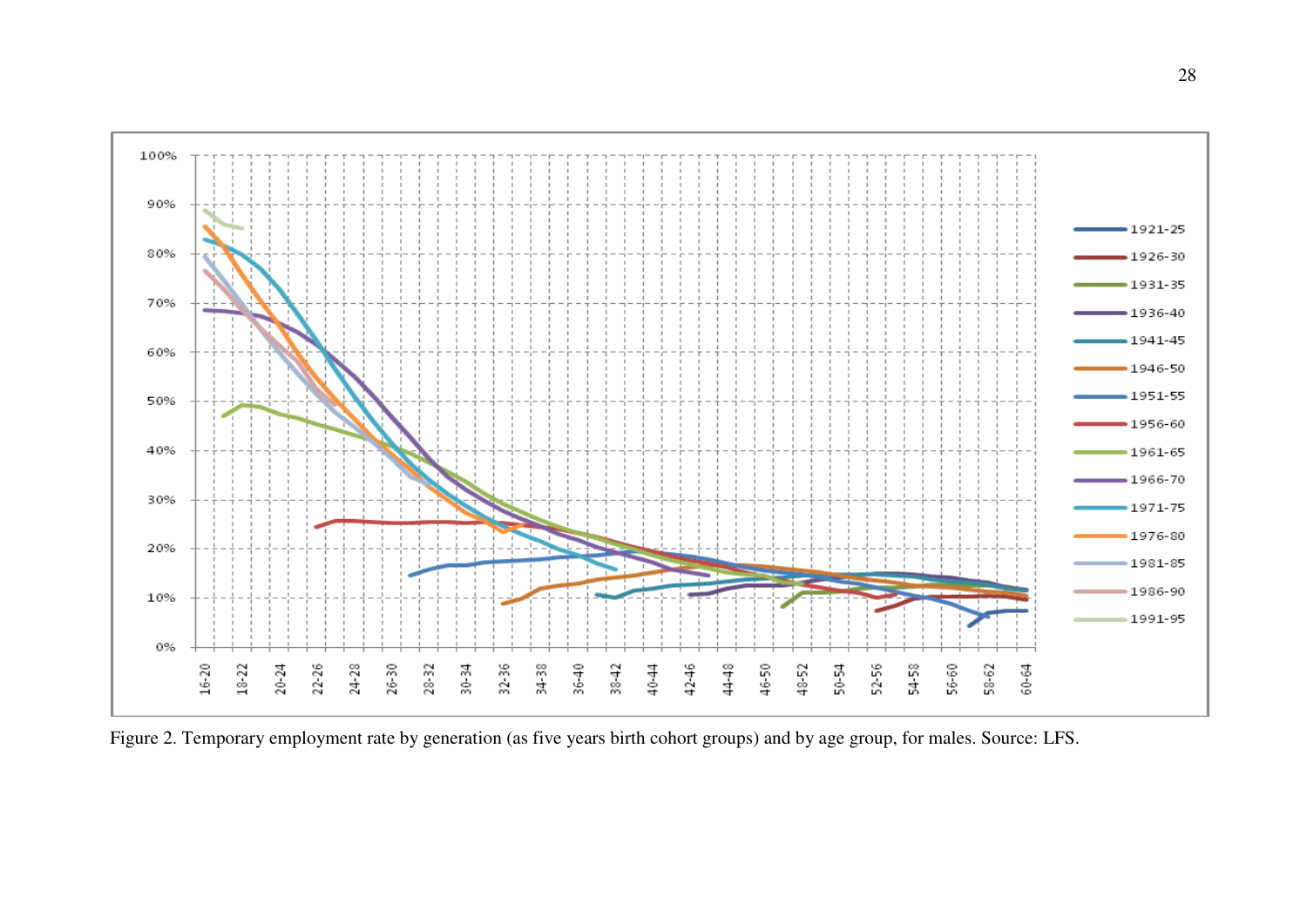

Figure 3. Temporary employment rate by generation (as five years birth cohort groups) and by age group, for females. Source: LFS.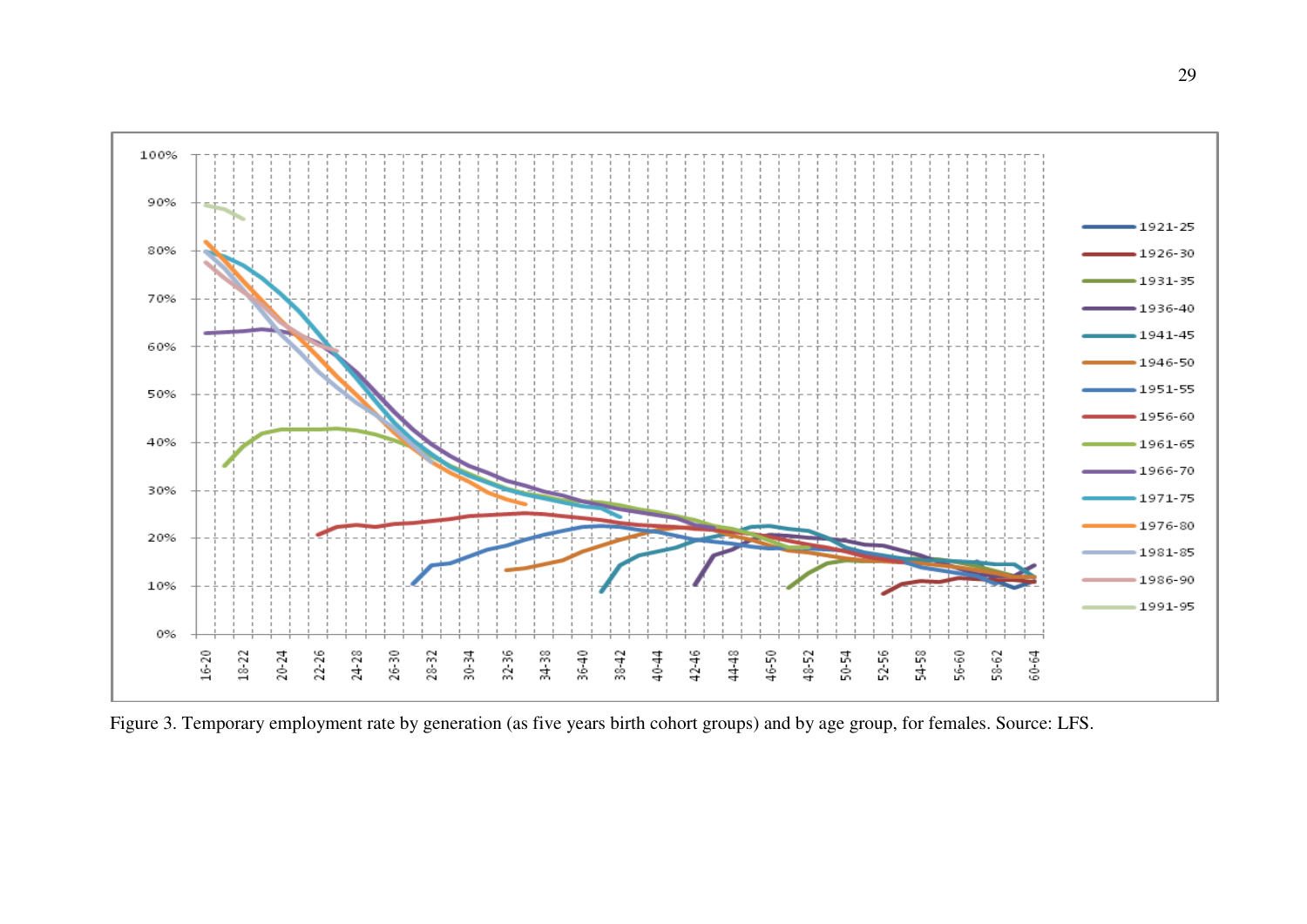

Figure 4. Temporary employment rate by birth cohort and age group for two educational levels, by gender. Source: LFS.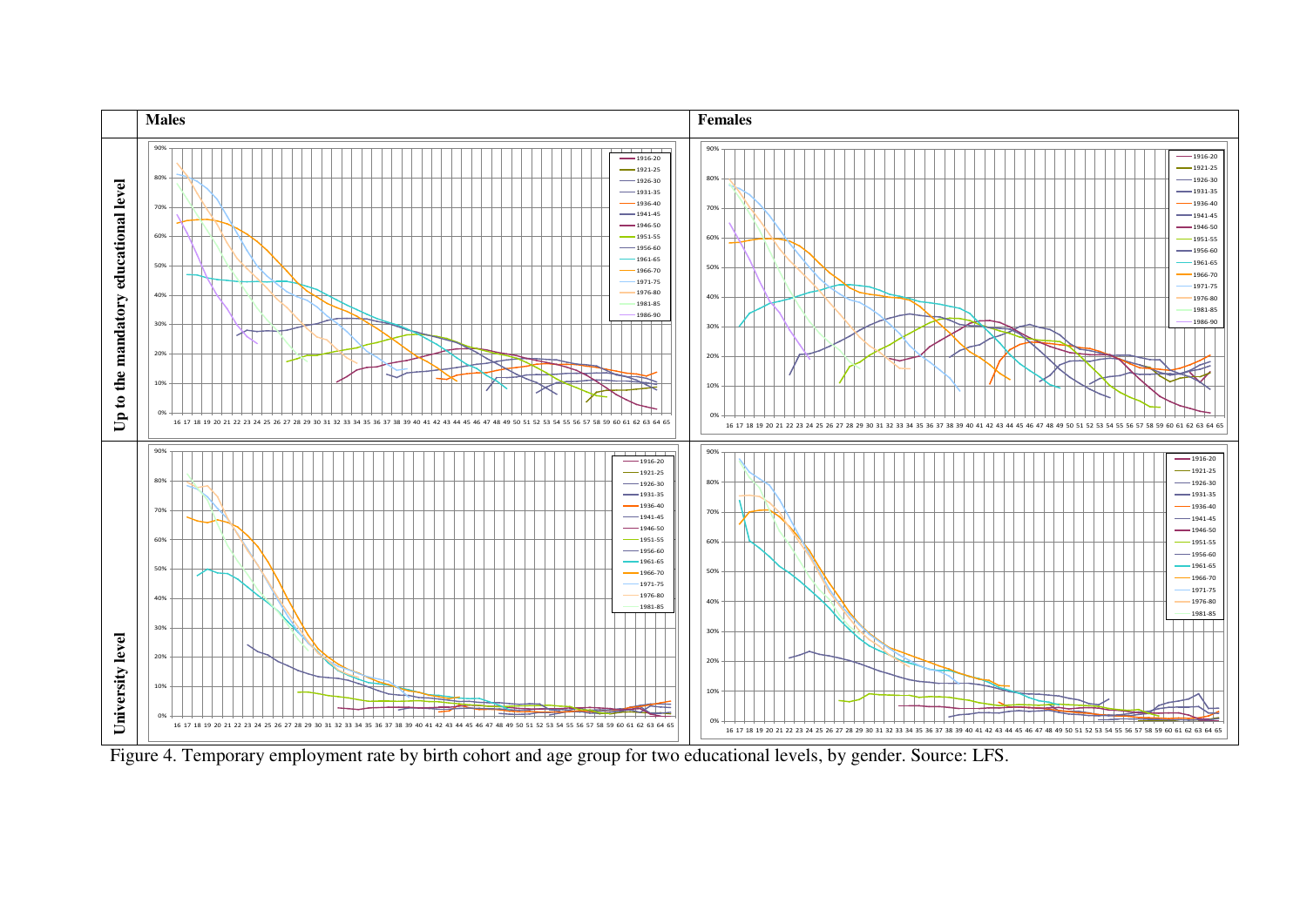

Figure 5. Temporary Employment Rates by educational level with the corresponding cut offs (only males).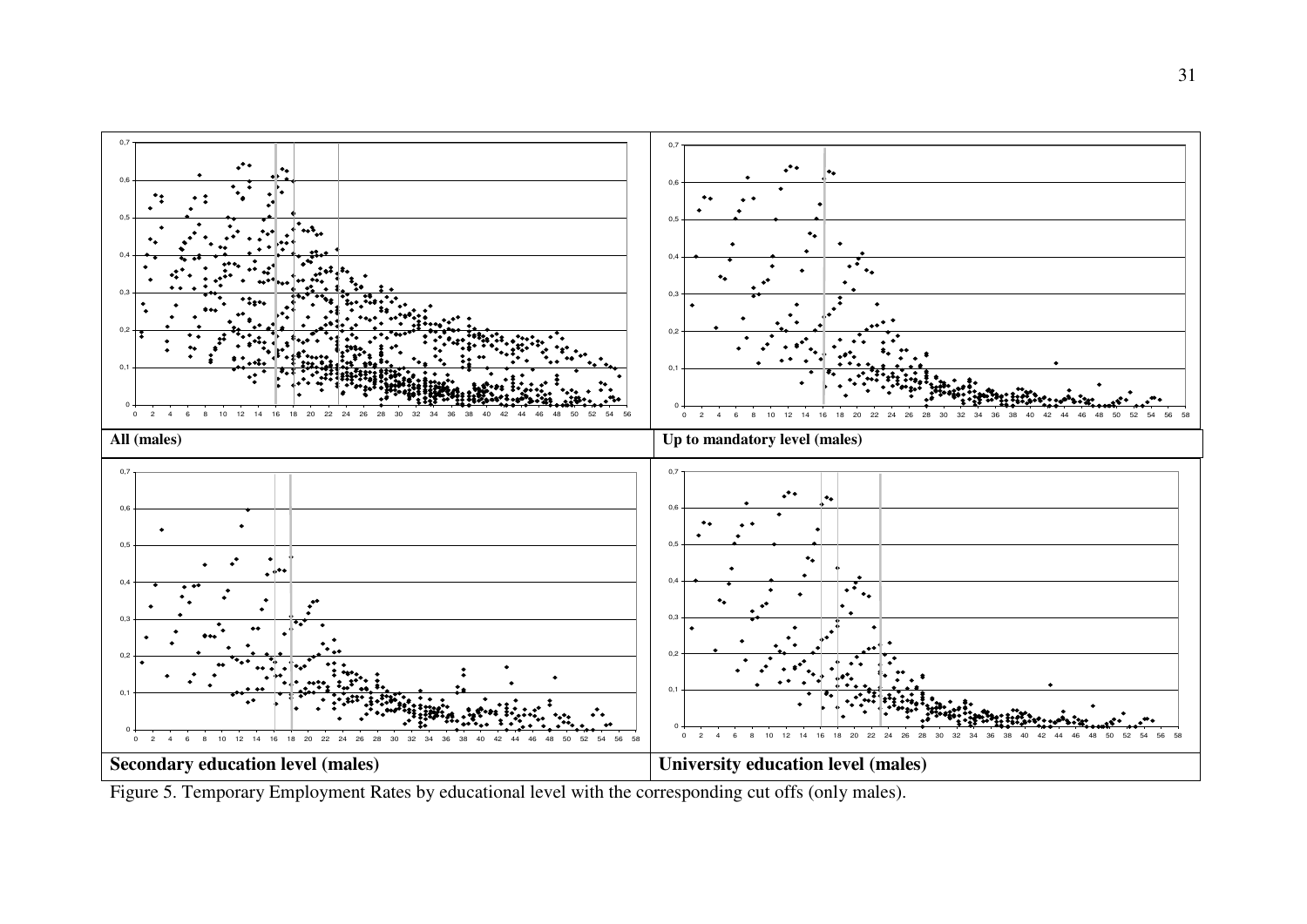

Figure 6. Temporary Employment Rates by educational level with the corresponding cut offs (only females).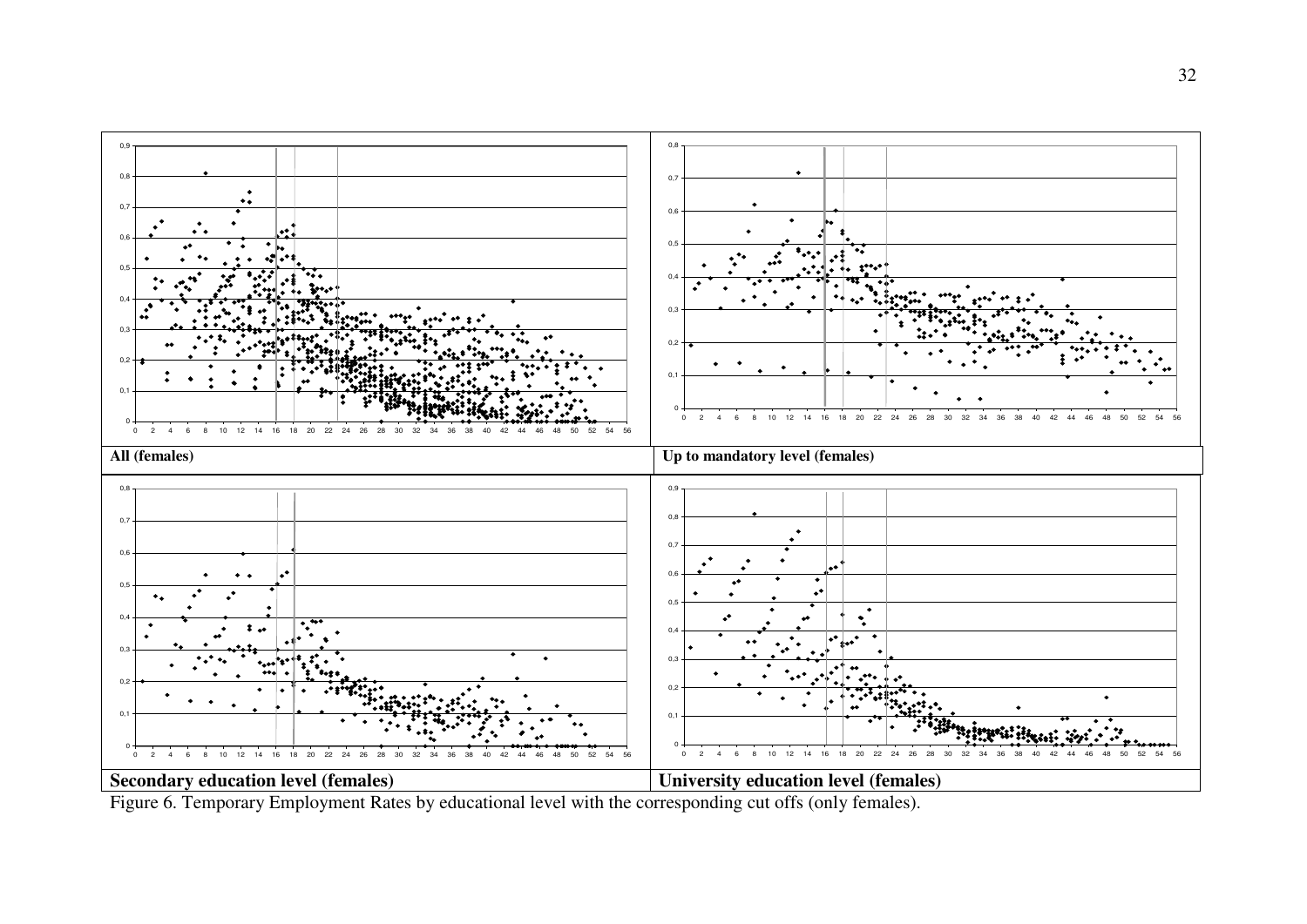

Figure 7. Mean Temporary Employment Rate for the whole life cycle of all cohorts by educational level (only males).